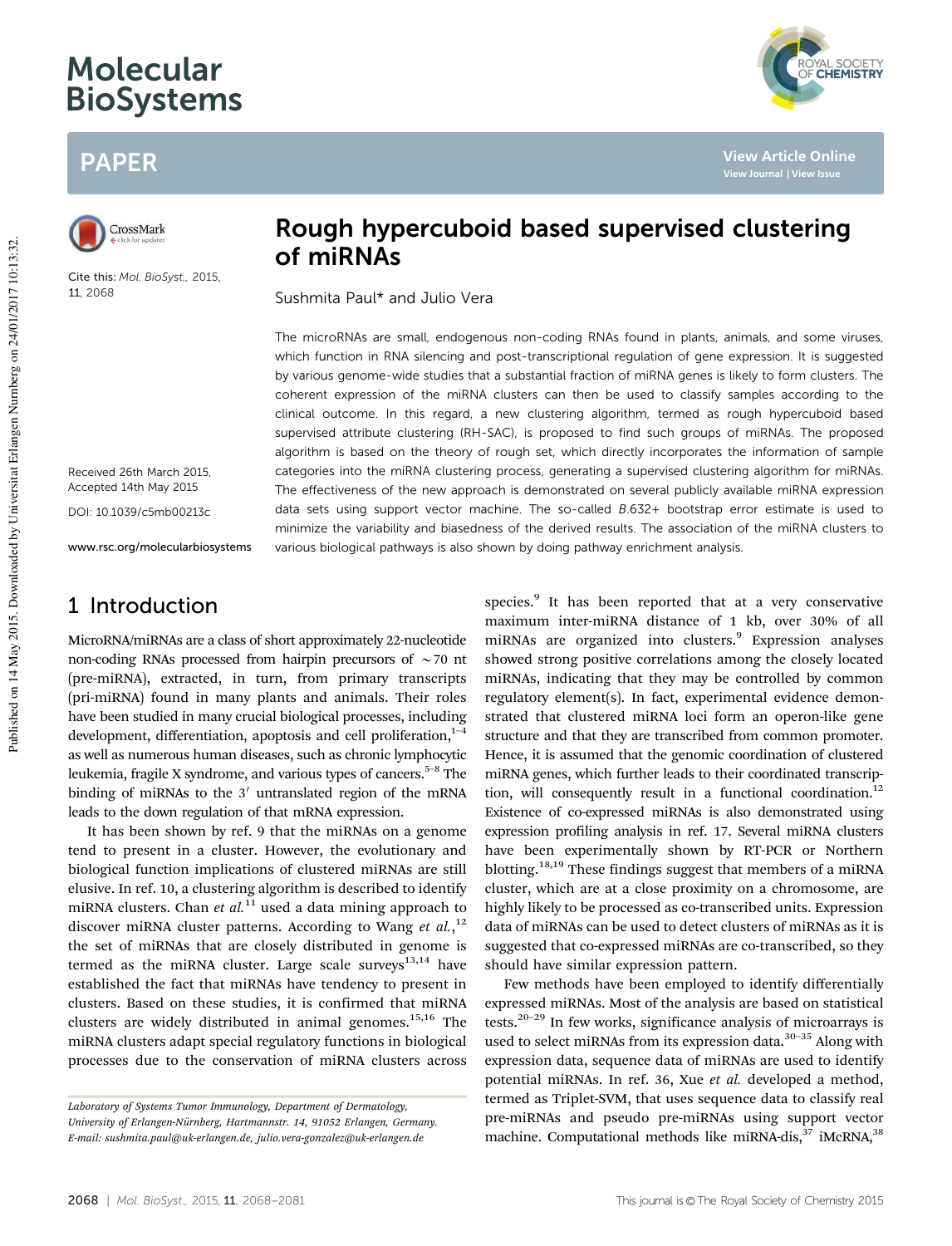and iMiRNA-PseDPC<sup>39</sup> are also developed to identify microRNA precursor using sequence data.

Several unsupervised clustering techniques have been used to cluster a miRNA expression data. Several authors used hierarchical clustering algorithms,<sup>20,28,40</sup> self organizing maps,<sup>41</sup> and rough-fuzzy clustering algorithms<sup>10</sup> to group miRNAs having similar function. Other clustering techniques such as *k*-means algorithm,<sup>42</sup> graph theoretical approaches,<sup>43-46</sup> model based clustering, $47-50$  rough set based clustering algorithms, $10,51$  and density based approach, $52$  which have been widely applied to find co-expressed gene clusters, can also be used to group co-expressed miRNAs from microarray data. However, the groups of miRNAs discovered by all these unsupervised clustering algorithms are not potential enough to do tissue classification,<sup>53</sup> as the miRNAs are grouped based on their similarity without incorporating the class label information.

In this regard, several supervised clustering algorithms are proposed to cluster gene expression data.<sup>53-56</sup> In ref. 53, genes are clustered by incorporating the knowledge of tissue. On the other hand, hierarchical clustering is employed on the gene expression data and the average of resultant clustering solutions are further used to do sample classification. Only in the later part, information of the class label is incorporated.<sup>56</sup> In ref. 55, a fuzzy-rough supervised gene clustering algorithm is described, which uses fuzzy equivalence classes to compute relevance of the clusters, that makes the algorithm sensitive to the fuzzy parameter. However, none of the works has addressed the problem of supervised clustering of miRNAs.

Also, one of the main problems in expression data analysis is uncertainty. Some of the sources of this uncertainty include imprecision in computations and vagueness in class definition. In this background, the rough set $57$  provides a mathematical framework to capture uncertainties associated with human cognition process.58,59 In ref. 60–62, rough sets have been successfully used to identify differentially expressed genes from gene expression data. Importance of rough sets is also shown in clustering analysis. Rough sets are used to design clustering algorithms,<sup>51,63</sup> to identify groups of co-expressed genes from gene microarray data sets.

In this regard, this paper presents a new rough hypercuboid based supervised clustering algorithm. It is developed by integrating the concepts of rough hypercuboid equivalence partition matrix<sup>62,64</sup> and supervised attribute clustering algorithm.<sup>55</sup> It finds coregulated clusters of miRNAs whose collective expression is strongly associated with the sample categories. Using the concept of rough hypercuboid equivalence partition matrix, the degree of dependency is calculated for miRNAs, which is used to compute both relevance and significance of the miRNAs. Hence, the only information required in the proposed method is in the form of equivalence classes for each miRNA, which can be automatically derived from the data set. A new measure is introduced for calculating similarity between two miRNAs. Based upon the similarity values, the miRNAs are grouped into cluster. The proposed supervised clustering algorithm divides the miRNA expression data into distinct clusters. In each cluster, the first selected miRNA has high relevance value with respect to the class

label and it is the representative of the cluster. The representative is modified in such a way that the averaged expression value has high relevance value with the class label. Finally, the proposed method generates a set of clusters, whose coherent average expression levels allow perfect discrimination of tissue types. The concept of  $B.632+$  error rate<sup>65</sup> is used to minimize the variability and biasedness of the derived results. The support vector machine is used to compute the *B*.632+ error rate as well as several other types of error rates as it maximizes the margin between data samples in different classes. The effectiveness of the proposed approach, along with a comparison with other related approaches, is demonstrated on several miRNA expression data sets.

The structure of the rest of this paper is as follows: Section 2 briefly introduces rough set theory. Section 3 describes the rough hypercuboid equivalence partition matrix. The supervised similarity measure is also discussed in this section, along with the proposed rough hypercuboid based supervised miRNA clustering algorithm. Finally, *B*.632+ error rate, support vector machine, and important steps of the proposed method are also described in this section. A few case studies and a comparison with existing algorithms are presented in Section 4. Concluding remarks are given in Section 5.

### 2 Rough sets

The proposed supervised miRNA clustering algorithm is developed by using the concept of rough sets. This section describes the basic concepts of rough sets. Let  $(U, M)$  be an approximation space or an information system, where  $\mathbb{U} = \{s_1, \ldots, s_i, \ldots, s_n\}$  be a non-empty set, the universe of discourse and M is a family of attributes or miRNAs, also called knowledge in the universe. *V* is the value domain of M and *f* is an information function  $f: \cup \times M \rightarrow V$ <sup>57</sup> Any subset  $P$  of knowledge M defines an equivalence or indiscernibility relation IND(P) on U

$$
IND(\mathbb{P}) = \{(s_i,s_j) \in \mathbb{U} \times \mathbb{U} | \forall a \in \mathbb{P}, f_a(s_i) = f_a(s_j)\}.
$$

If  $(s_i, s_j) \in \text{IND}(\mathbb{P})$ , then  $s_i$  and  $s_j$  are indiscernible by attributes from  $\mathbb P$ . The partition of  $\mathbb U$  generated by IND( $\mathbb P$ ) is denoted as

$$
\mathbb{U}/\text{IND}(\mathbb{P}) = \{ [s_i]_{\mathbb{P}} : s_i \in \mathbb{U} \}
$$
 (1)

where  $[s_i]_{\mathbb{P}}$  is the equivalence class containing  $s_i$ . The elements in  $[s_i]_{\mathbb{P}}$  are indiscernible or equivalent with respect to knowledge P. Equivalence classes, also termed as information granules, are used to characterize arbitrary subsets of U. The equivalence classes of IND( $\mathbb{P}$ ) and the empty set  $\varnothing$  are the elementary sets in the approximation space  $(U,M)$ .

Given an arbitrary set  $X \subseteq \mathbb{U}$ , in general, it may not be possible to describe *X* precisely in  $(U, M)$ . One may characterize *X* by a pair of lower and upper approximations defined as follows:<sup>57</sup>

$$
\underline{\mathbb{P}}(X) = \bigcup \{ [s_i]_{\mathbb{P}} | [s_i]_{\mathbb{P}} \subseteq X \} \text{ and}
$$
  

$$
\overline{\mathbb{P}}(X) = \bigcup \{ [s_i]_{\mathbb{P}} | [s_i]_{\mathbb{P}} \cap X \neq \emptyset \}.
$$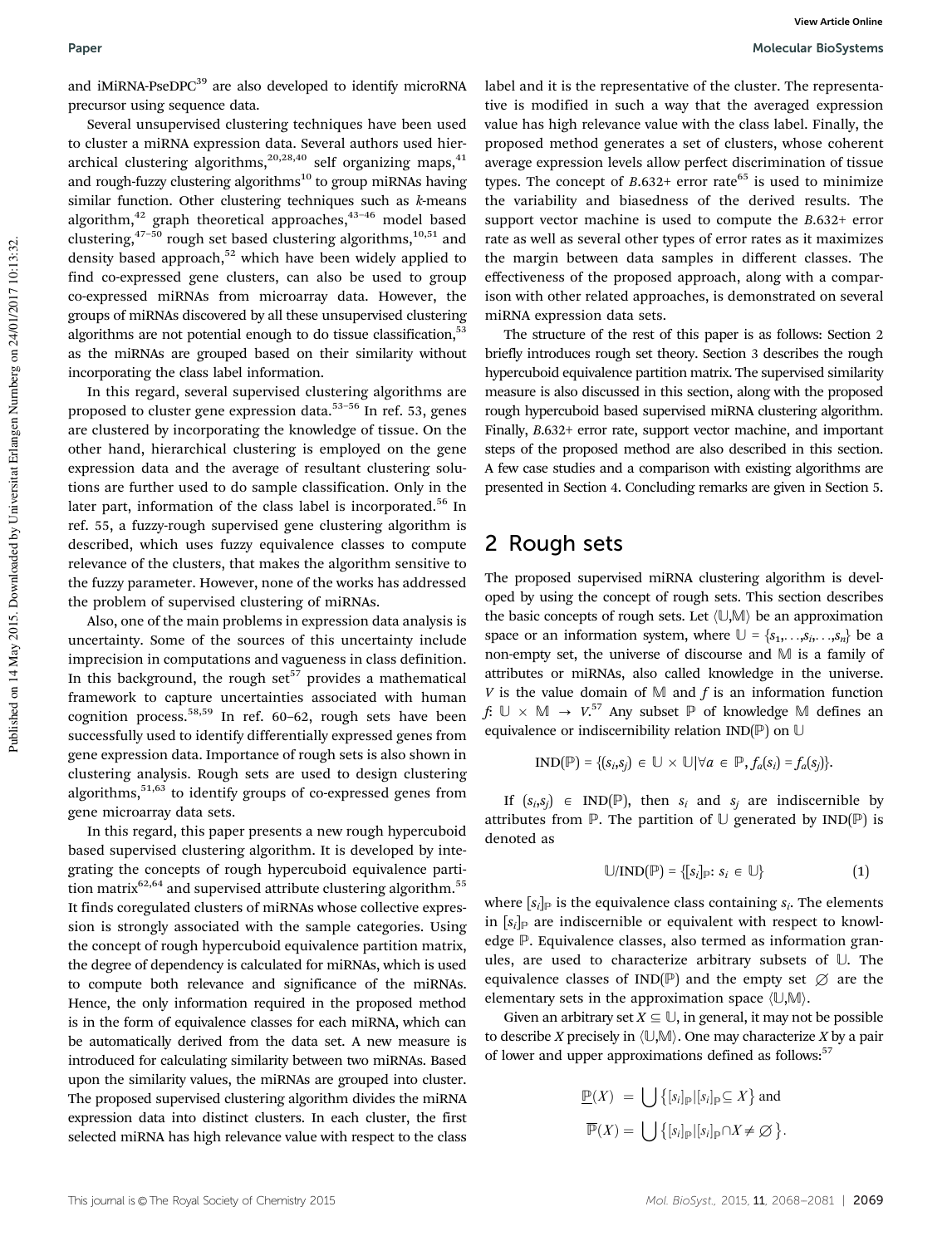Hence, the lower approximation  $\underline{P}(X)$  is the union of all the elementary sets which are subsets of *X*, and the upper approximation  $\overline{P}(X)$  is the union of all the elementary sets which have a non-empty intersection with *X*. The tuple  $\langle \underline{\mathbb{P}}(X), \overline{\mathbb{P}}(X) \rangle$  is the representation of an ordinary set *X* in the approximation space  $\langle \mathbb{U}, \mathbb{M} \rangle$  or simply called the rough sets of *X*. The lower (respectively, upper) approximation  $\underline{\mathbb{P}}(X)$  (respectively,  $\overline{\mathbb{P}}(X)$ ) is interpreted as the collection of those elements of  $U$  that definitely (respectively, possibly) belong to *X*. The lower approximation is also called positive region sometimes, denoted as  $POS_{P}(X)$ . A set *X* is said to be definable or exact in  $\langle \mathbb{U}, \mathbb{M} \rangle$  iff  $\underline{\mathbb{P}}(X) = \overline{\mathbb{P}}(X)$ . Otherwise  $X$  is indefinable and termed as a rough set.<sup>57</sup>

**Definition 1.** An information system  $\langle \mathbb{U}, \mathbb{M} \rangle$  is called a decision table if the attribute set  $M = \mathbb{C} \cup \mathbb{D}$ , where  $\mathbb{C}$  and  $\mathbb{D}$ represent the condition and decision attribute sets, respectively. The dependency between  $\mathbb C$  and  $\mathbb D$  can be defined as<sup>57</sup>

$$
\gamma_{\mathbb{C}}(\mathbb{D}) = \frac{|\text{POS}_{\mathbb{C}}(\mathbb{D})|}{|\mathbb{U}|} \tag{2}
$$

where  $\mathrm{POS}_{\mathbb{C}}(\mathbb{D}) = \cup \underline{\mathbb{C}}X_i, X_i$  is the *i*th equivalence class induced by  $\mathbb D$  and  $|\cdot|$  denotes the cardinality of a set.

Definition 2. The change in dependency when an attribute/ miRNA is removed from the set of condition attributes/ miRNAs, is a measure of the significance of the attribute or miRNA. To what extent an attribute is contributing to calculate the dependency on decision attribute can be calculated by the significance of that attribute. Given  $\mathbb{C}, \mathbb{D}$  and an attribute  $M \in \mathbb{C}$ , the significance of the attribute M is defined as:<sup>57</sup>

$$
\sigma_{\mathbb{C}}(\mathbb{D},\mathcal{M})=\gamma_{\mathbb{C}}(\mathbb{D})-\gamma_{\mathbb{C}-\{\mathcal{M}\}}(\mathbb{D}).
$$
\n(3)

The nearer the value of attribute/miRNA  $\mathcal M$  is to 1, the more it is significant.

### 3 Proposed rough hypercuboid based supervised attribute clustering

In this paper, a new clustering algorithm is developed based on rough hypercuboid equivalence partition matrix.<sup>62,64</sup> The concept of rough hypercuboid was initially introduced in ref. 64 and 66 and it was successfully used in ref. 62. A new rough hypercuboid based similarity measure is proposed, as every clustering algorithm need a distance or similarity measure to group objects. The relevance of a cluster is also calculated using rough hypercuboid based dependency measure. Prior to describe the proposed supervised attribute clustering algorithm, next the concept of rough hypercuboid equivalence partition matrix $62,64$  is described.

#### 3.1 Rough hypercuboid equivalence partition matrix

Let  $\mathbb{U} = \{s_1, \ldots, s_i, \ldots, s_n\}$  be the set of *n* objects or samples and  $\mathbb{C} = \{ \mathcal{M}_1, \ldots, \mathcal{M}_i, \ldots, \mathcal{M}_j, \ldots, \mathcal{M}_m \}$  denotes the set of *m* attributes or miRNAs of a given microarray data set  $\mathcal{T} = \{w_{ij} | i = 1, \ldots, m, j = 1\}$ 1,...,*n*}, where  $w_{ij} \in \Re$  is the measured expression value of the miRNA  $\mathcal{M}_i$  in the sample  $s_j$ . Let  $\mathbb D$  be the set of class labels or sample categories of *n* samples.

If  $\mathbb{U}/\mathbb{D} = {\beta_1, \ldots, \beta_i, \ldots, \beta_c}$  denotes *c* equivalence classes or information granules of  $\mathbb U$  generated by the equivalence relation induced from the decision attribute set D, then *c* equivalence classes of  $U$  can also be generated by the equivalence relation induced from each condition attribute or miRNA  $\mathcal{M}_k \in \mathbb{C}$ . If  $\cup/\mathcal{M}_k = {\mu_1, \ldots, \mu_i, \ldots, \mu_c}$  denotes *c* equivalence classes or information granules of U induced by the condition attribute or miRNA  $\mathcal{M}_k$  and *n* is the number of objects in  $\mathbb{U}$ , then *c*-partitions of  $\mathbb U$  are the sets of  $(cn)$  values  $\{h_{ij}(\mathcal M_k)\}\)$  that can be conveniently arrayed as a  $(c \times n)$  matrix  $\mathbb{H}(\mathcal{M}_k)$  =  $[h_{ij}(\mathcal{M}_k)]$ .<sup>62,64</sup> The matrix  $\mathbb{H}(\mathcal{M}_k)$  is denoted by

$$
\mathbb{H}(\mathcal{M}_k) = \begin{pmatrix} h_{11}(\mathcal{M}_k) & h_{12}(\mathcal{M}_k) & \cdots & h_{1n}(\mathcal{M}_k) \\ h_{21}(\mathcal{M}_k) & h_{22}(\mathcal{M}_k) & \cdots & h_{2n}(\mathcal{M}_k) \\ \cdots & \cdots & \cdots & \cdots \\ h_{c1}(\mathcal{M}_k) & h_{c2}(\mathcal{M}_k) & \cdots & h_{cn}(\mathcal{M}_k) \end{pmatrix}
$$
(4)  
where  $h_{ij}(\mathcal{M}_k) = \begin{cases} 1 & \text{if } L_i \le x_j(\mathcal{M}_k) \le U_i \\ 0 & \text{otherwise} \end{cases}$  (5)

The tuple  $[L_i, U_i]$  represents the interval of *i*th class  $\beta_i$ according to the decision attribute set  $D$ . The interval  $[L_i, U_i]$ is the value range of condition attribute or miRNA  $\mathcal{M}_k$  with respect to class  $\beta_i$ . It is spanned by the objects with same class label  $\beta_i$ . That is, the value of each object  $s_j$  with class label  $\beta_i$ falls within interval  $[L_i, U_i]$ . This can be viewed as a supervised granulation process, which utilizes class information.

Generally, an *m*-dimensional hypercuboid or hyperrectangle is defined in the *m*-dimensional Euclidean space, where the space is defined by the *m* variables measured for each sample or object. In geometry, a hypercuboid or hyperrectangle is the generalization of a rectangle for higher dimensions, formally defined as the Cartesian product of orthogonal intervals. A *d*-dimensional hypercuboid with *d* attributes as its dimensions is defined as the Cartesian product of *d* orthogonal intervals. It encloses a region in the *d*-dimensional space, where each dimension corresponds to a certain attribute. The value domain of each dimension is the value range or interval that corresponds to a particular class.

On employing a condition attribute or miRNA  $\mathcal{M}_k$ , a  $c \times n$ matrix H(M*<sup>k</sup>* ), termed as hypercuboid equivalence partition matrix, is generated. It represents the *c*-hypercuboid equivalence partitions of the universe generated by an equivalence relation. Each row of the matrix  $H(M_k)$  is a hypercuboid equivalence partition or class. Here  $h_{ij}(\mathcal{M}_k) \in \{0,1\}$  represents the membership of object *s<sup>j</sup>* in the *i*th equivalence partition or class  $\beta_i$  satisfying following two conditions:

$$
1 \leq \sum_{j=1}^{n} \mathbf{h}_{ij}(\mathcal{M}_k) \leq n, \quad \forall i; \tag{6}
$$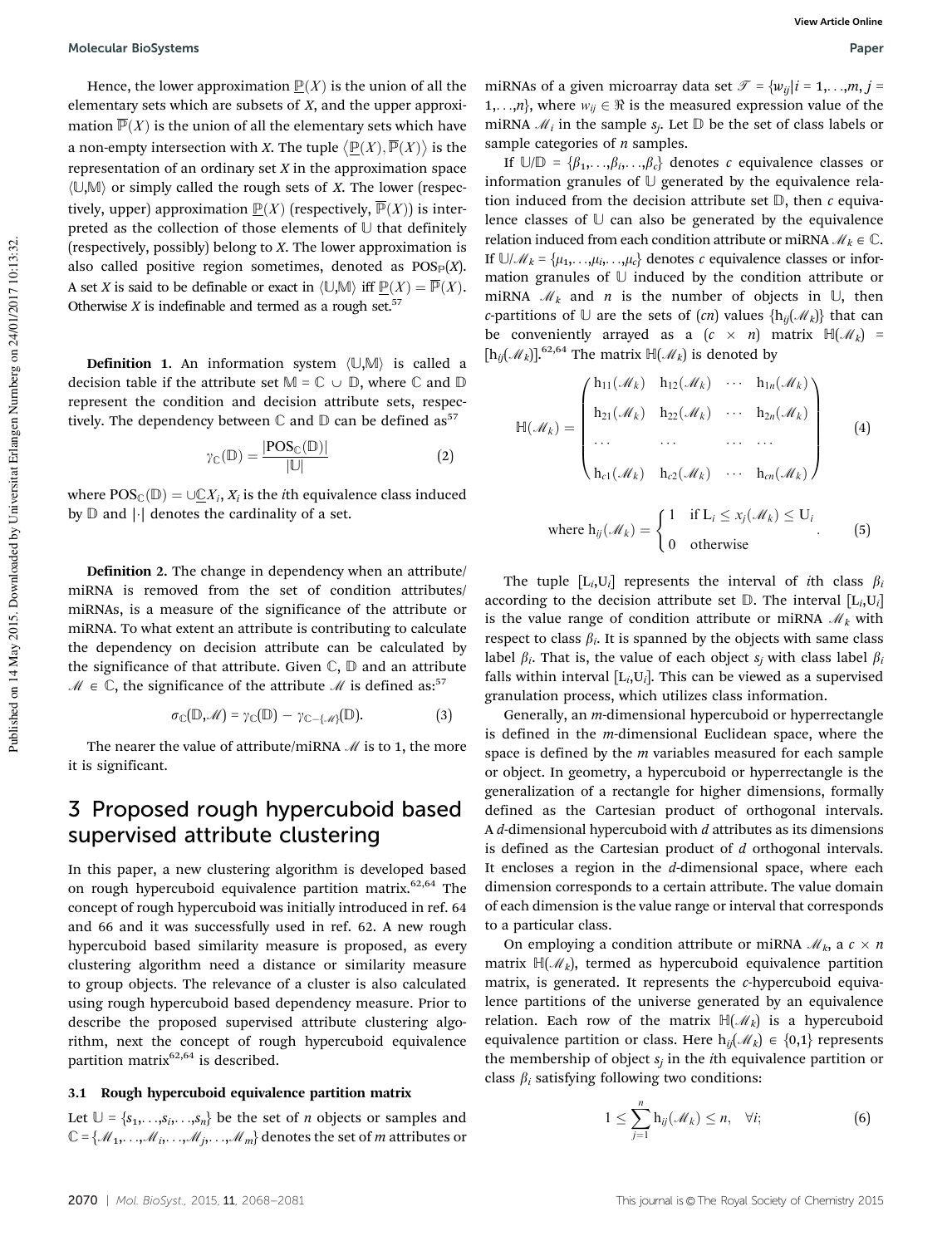The above axioms should hold for every equivalence partition, which correspond to the requirement that an equivalence class is non-empty. However, in real data analysis, uncertainty arises due to overlapping class boundaries. Hence, such a granulation process does not necessarily result in a compatible granulation in the sense that every two class hypercuboids or intervals may intersect with each other. The intersection of two hypercuboids also forms a hypercuboid, which is referred to as implicit hypercuboid. The implicit hypercuboids encompass the misclassified samples or objects those belong to more than one classes. The degree of dependency of the decision attribute set or class label on the condition attribute set depends on the cardinality of the implicit hypercuboids. The degree of dependency increases with the decrease in cardinality. Hence, the degree of dependency of decision attribute on a condition attribute set is evaluated by finding the implicit hypercuboids that encompass misclassified objects. Using the concept of hypercuboid equivalence partition matrix, the misclassified objects of implicit hypercuboids can be identified based on the confusion vector defined next<sup>62,64</sup>

$$
\mathbb{V}(\mathcal{M}_k) = [\nu_1(\mathcal{M}_k), \dots, \nu_j(\mathcal{M}_k), \dots, \nu_n(\mathcal{M}_k)]
$$
(8)

where 
$$
v_j(\mathcal{M}_k) = \min\left\{1, \sum_{i=1}^c h_{ij}(\mathcal{M}_k) - 1\right\}.
$$
 (9)

As already mentioned that if an object  $s_i$  belongs to the lower approximation of any class  $\beta_i$ , then it does not belong to the lower or upper approximations of any other classes and  $v_j(\mathcal{M}_k) = 0$ . On the other hand, if the object *s<sub>j</sub>* belongs to the boundary region of more than one classes, then it should be encompassed by the implicit hypercuboid and  $v_j(\mathcal{M}_k) = 1$ . Hence, the hypercuboid equivalence partition matrix and corresponding confusion vector of the condition attribute  $\mathcal{M}_k$ can be used to define the lower and upper approximations of the *i*th class  $\beta_i$  of the decision attribute set  $\mathbb{D}$ .

Let  $\beta_i \subseteq \mathbb{U}$ .  $\beta_i$  can be approximated using only the information contained within M*<sup>k</sup>* by constructing the *M*-lower and *M*-upper approximations of  $\beta_i$ :<sup>62,64</sup>

$$
\underline{M}(\beta_i) = \{s_j | h_{ij}(\mathcal{M}_k) = 1 \text{ and } v_j(\mathcal{M}_k) = 0\};\tag{10}
$$

$$
\bar{M}(\beta_i) = \{s_j | h_{ij}(\mathcal{M}_k) = 1\};\tag{11}
$$

where equivalence relation  $M$  is induced from attribute  $\mathcal{M}_k$ . The boundary region of  $\beta_i$  is then defined as  $62,64$ 

$$
BN_M(\beta_i) = \{s_j | h_{ij}(\mathcal{M}_k) = 1 \text{ and } v_j(\mathcal{M}_k) = 1\}.
$$
 (12)

Dependency. Combining (4), (8), and (10), the dependency between condition attribute  $\mathcal{M}_k$  and decision attribute  $\mathbb D$  can be defined as follows: $62,64$ 

$$
\gamma_{\mathcal{M}_k}(\mathbb{D}) = \frac{1}{n} \sum_{i=1}^c \sum_{j=1}^n h_{ij}(\mathcal{M}_k) \cap [1 - v_j(\mathcal{M}_k)], \qquad (13)
$$

that is, 
$$
\gamma_{\mathcal{M}_k}(\mathbb{D}) = 1 - \frac{1}{n} \sum_{j=1}^n v_j(\mathcal{M}_k)
$$
, (14)

where  $0 \leq \gamma_{\mathcal{M}_k}(\mathbb{D}) \leq 1$ . If  $\gamma_{\mathcal{M}_k}(\mathbb{D}) = 1$ ,  $\mathbb D$  depends totally on  $\mathcal{M}_k$ , if  $0 < \gamma_{\mathcal{M}_k}(\mathbb{D}) < 1$ ,  $\mathbb D$  depends partially on  $\mathcal{M}_k$ , and if  $\gamma_{\mathcal{M}_k}(\mathbb{D}) = 0$ , then  $\mathbb D$  does not depend on  $\mathcal M_k$ . The  $\gamma_{\mathcal M_k}(\mathbb D)$  is also termed as the relevance of attribute  $\mathcal{M}_k$  with respect to class  $\mathbb D$ .

Significance. Given two condition attributes or miRNAs M*<sup>k</sup>* and  $\mathcal{M}_l$ , the  $c \times n$  hypercuboid equivalence partition matrix corresponding to the set  $M = \{M_k, M_l\}$  can be calculated from two  $c \times n$  hypercuboid equivalence partition matrices  $H(M_k)$ and  $\mathbb{H}(\mathcal{M}_l)$  as follows:

$$
\mathbb{H}(\{\mathcal{M}_k,\mathcal{M}_l\})=\mathbb{H}(\mathcal{M}_k)\ \cap\ \mathbb{H}(\mathcal{M}_l); \qquad (15)
$$

where 
$$
h_{ij}(\{\mathcal{M}_k, \mathcal{M}_l\}) = h_{ij}(\mathcal{M}_k) \cap h_{ij}(\mathcal{M}_l).
$$
 (16)

The significance of the attribute  $\mathcal{M}_k$  with respect to the condition attribute set  $\{M_k, M_l\}$  is given by <sup>62,64</sup>

$$
\sigma_{\mathbb{M}}(\mathbb{D},\mathscr{M}_k)=\frac{1}{n}\sum_{j=1}^n\big[v_j(\mathbb{M}-\{\mathscr{M}_k\})-v_j(\mathbb{M})\big];\tag{17}
$$

where  $0 \leq \sigma_{\text{max}}(\mathbb{D}, \mathcal{M}_k) \leq 1$ . Hence, the higher the change in dependency, the more significant the attribute  $\mathcal{M}_k$  is. If significance is 0, then the attribute is dispensable.

As already mentioned, a distance or similarity measure is required for grouping two objects in any cluster analysis technique. In this regard, a new rough hypercuboid based similarity measure is developed in this work. The similarity measure uses the information of class labels. Hence, it is a supervised similarity measure. The following subsection describes the proposed similarity measure in detail.

#### 3.2 Rough hypercuboid based supervised similarity measure

The simple concept of rough hypercuboid based dependency and significance is used to calculate dissimilarity between two miRNAs and then the non-linear transformation of the dissimilarity is used to calculate similarity between two miRNAs. This subsection presents the proposed rough hypercuboid based supervised similarity measure.

In real data analysis, the functional relationship between a biomarker and the clinical outcome can be established by computing the relevance and redundancy of biomarkers with respect to the clinical outcome. Intuitively, a set of attributes Q depends totally on a set of attributes  $P$ , if all attribute values from Q are uniquely determined by values of attributes from P. If there exists a functional dependency between values of  $\mathbb Q$  and P, then Q depends totally on P.

Let  $\mathbb{C} = \{M_1, \ldots, M_i, \ldots, M_j, \ldots, M_m\}$  denotes the set of *m* condition attributes or miRNAs of a given data set. Define  $\mathbb{R}_{\mathcal{M}_i}(\mathbb{D})$  as the relevance of the condition attribute  $\mathcal{M}_i$  with respect to the class label or decision attribute D. The dependency function of rough hypercuboid can be used to calculate the relevance of condition attributes or miRNAs. Hence, the relevance  $\mathbb{R}_{\mathcal{M}_i}(\mathbb{D})$  of the condition attribute  $\mathcal{M}_i$  with respect to the decision attribute D using rough hypercuboid can be calculated as follows: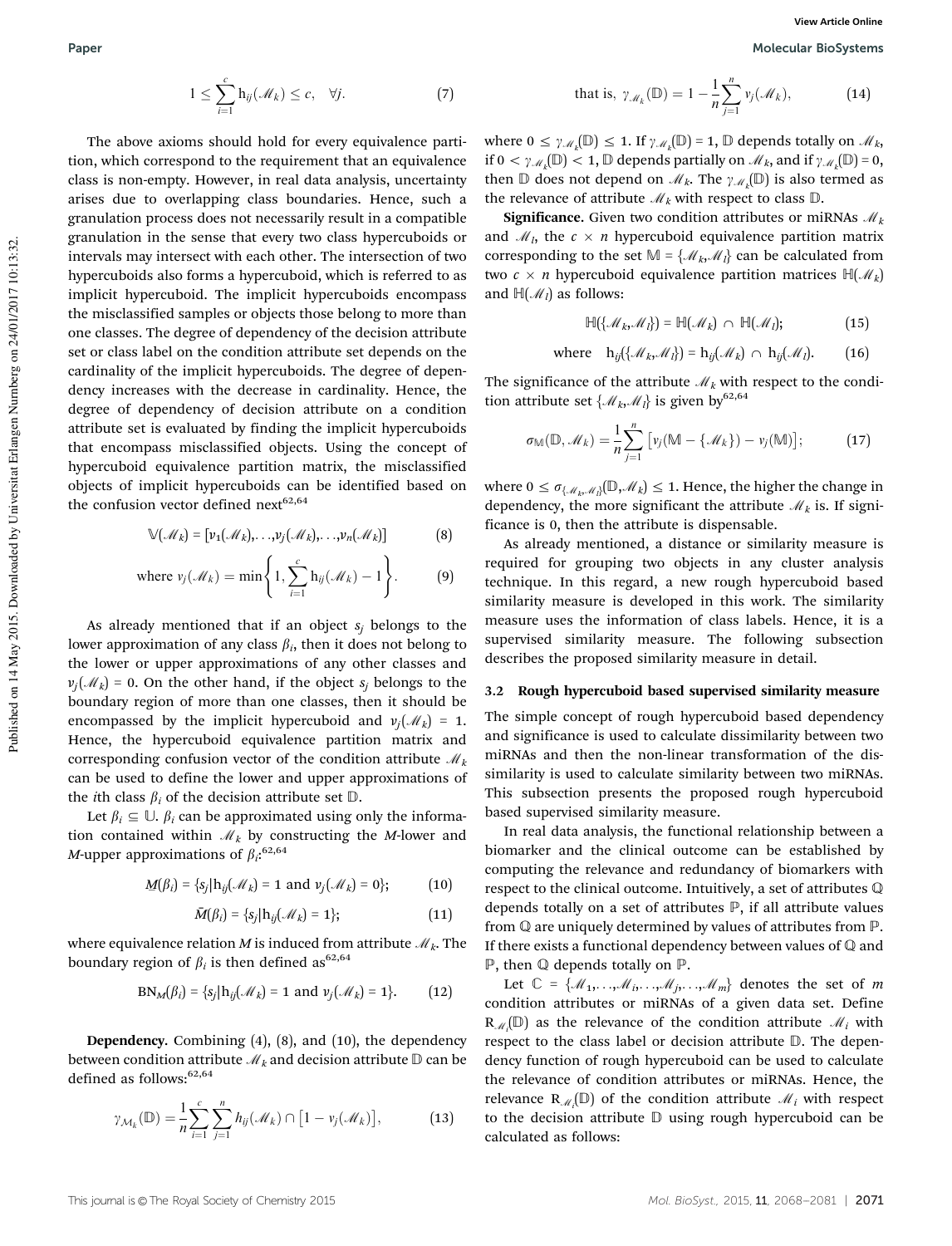$$
\mathbf{R}_{\mathcal{M}_i}(\mathbb{D}) = \gamma_{\mathcal{M}_i}(\mathbb{D}) \tag{18}
$$

where  $\gamma_{\mathcal{M}_i}(\mathbb{D})$  represents the degree of dependency between condition attribute or miRNA M*<sup>i</sup>* and decision attribute or class label  $D$  that is given by (14).

At first, the dissimilarity between two miRNAs  $\mathcal{M}_i$  and  $\mathcal{M}_j$  is calculated using rough hypercuboid based approach. Then the non-linear transformation of the dissimilarity is done for getting the similarity between these two miRNAs. The non-linear transformation is done to detect nonlinear interdependencies between the underlying two miRNAs. The rough hypercuboid based significance (17) is used to compute similarity between two miRNAs and it is defined next.

Definition 3. The rough hypercuboid based similarity measure between two attributes or miRNAs  $\mathcal{M}_i$  and  $\mathcal{M}_j$  is defined as follows:

$$
\psi(\mathcal{M}_i, \mathcal{M}_j) = \frac{1}{\sqrt{\kappa^2 + 1}},\tag{19}
$$

where 
$$
\kappa = \left\{ \frac{\sigma_{\{\mathcal{M}_i, \mathcal{M}_j\}}(\mathbb{D}, \mathcal{M}_j) + \sigma_{\{\mathcal{M}_i, \mathcal{M}_j\}}(\mathbb{D}, \mathcal{M}_i)}{2} \right\}
$$
 (20)

that is, 
$$
\kappa = \mathbb{R}_{\{\mathcal{M}_i, \mathcal{M}_j\}}(\mathbb{D}) - \left\{\frac{\mathbb{R}_{\mathcal{M}_i}(\mathbb{D}) + \mathbb{R}_{\mathcal{M}_j}(\mathbb{D})}{2}\right\}.
$$
 (21)

Hence, the supervised similarity measure  $\psi(\mathcal{M}_i, \mathcal{M}_j)$  directly takes into account the information of sample categories or class labels D while computing the similarity between two attributes or miRNAs  $\mathcal{M}_i$  and  $\mathcal{M}_j$ . If attributes  $\mathcal{M}_i$  and  $\mathcal{M}_j$  are completely correlated with respect to class labels  $\mathbb{D}$ , then  $\kappa = 0$  and so  $\psi(\mathcal{M}_i, \mathcal{M}_j)$  is 1. If  $\mathcal{M}_i$  and  $\mathcal{M}_j$  are totally uncorrelated,  $\psi\big(\mathcal{M}_i,\mathcal{M}_j\big)=\frac{1}{\sqrt{2}}$  $\frac{1}{\sqrt{2}}$ . Hence,  $\psi(\mathcal{M}_i, \mathcal{M}_j)$  can be used as a measure of supervised similarity between two attributes  $\mathcal{M}_i$  and  $\mathcal{M}_j$ . The following properties can be stated about the measure:

 $(1) \frac{1}{\sqrt{2}} \leq \psi(\mathcal{M}_i, \mathcal{M}_j) \leq 1.$ 

(2)  $\psi(\mathcal{M}_i, \mathcal{M}_j) = 1$  if and only if  $\mathcal{M}_i$  and  $\mathcal{M}_j$  are completely correlated.

(3)  $\psi(\mathcal{M}_i, \mathcal{M}_j) = \frac{1}{\sqrt{3}}$  $\frac{1}{\sqrt{2}}$  if and only if *M<sub>i</sub>* and *M<sub>j</sub>* are totally uncorrelated.

(4)  $\psi(\mathcal{M}_i, \mathcal{M}_j) = \psi(\mathcal{M}_j, \mathcal{M}_i)$  (symmetric).

Therefore, the rough hypercuboid based similarity measure  $\psi(\mathcal{M}_i, \mathcal{M}_j)$  between two attributes or miRNAs  $\mathcal{M}_i$  and  $\mathcal{M}_j$  can be used to compute the redundancy among the attributes taking into account the information of class label while computing the similarity between two attributes or miRNAs.

#### 3.3 Supervised miRNA clustering algorithm

In this work, the proposed rough hypercuboid based similarity measure is incorporated into the fuzzy-rough supervised attribute clustering algorithm.<sup>55</sup> In the proposed method, a new rough hypercuboid based similarity measure is developed to calculate similarity between two miRNAs. Whereas, in ref. 55, a fuzzy-rough supervised similarity measure is proposed. However, the fuzzy-rough supervised similarity measure is sensitive

to the fuzzy parameter that is used to calculate the similarity between two objects. In supervised miRNA clustering algorithm, initially the most relevant attribute/miRNA is selected. Then, the cluster is grown incrementally by adding one attribute/miRNA after the other. Once the growth of the clustering algorithm gets stabilized, that means the cluster has more identical miRNAs and the averaged expression values of the clustered miRNAs are differentially expressed, then the supervised miRNA clustering algorithm starts forming new cluster.

Let  $\mathbb{R}_{\mathcal{M}_i}(\mathbb{D})$  be the relevance of miRNAs  $\mathcal{M}_i \in \mathbb{C}$  with respect to class label D. The relevance uses information about the class labels and is thus a criterion for supervised clustering. The supervised clustering algorithm starts with a single miRNA M*<sup>i</sup>* that has the highest relevance value with respect to class labels. An initial cluster  $\mathbb{V}_i$  is then formed by selecting the set of miRNAs  $\{\mathcal{M}_i\}$  from the whole set  $\mathbb C$  considering the miRNA  $\mathcal{M}_i$ as the representative of cluster  $\mathbb{V}_i$ , where

$$
\mathbb{V}_i = \{ \mathcal{M}_j | \psi(\mathcal{M}_i, \mathcal{M}_j) \ge \delta; \mathcal{M}_j \ne \mathcal{M}_i \in \mathbb{C} \}. \tag{22}
$$

Hence, the cluster  $\mathbb{V}_i$  represents the set of miRNAs of  $\mathbb C$  those have the supervised similarity values with the miRNA M*<sup>i</sup>* greater than a pre-defined threshold value  $\delta$ . The cluster  $\mathbb{V}_i$  is the coarse cluster corresponding to the miRNA  $\mathcal{M}_i$ , while the threshold  $\delta$  is termed as the radius of cluster  $\mathbb{V}_i$ .

Once the initial cluster  $\mathbb{V}_i$  is formed, the cluster representative is refined by adding other miRNAs to the cluster. By searching among the miRNAs of cluster  $\mathbb{V}_i$ , the current cluster representative is merged and averaged with one single miRNA such that the augmented cluster representative  $\bar{\mathcal{M}}_i$  increases the relevance value. The merging process is repeated until the relevance value can no longer be improved. Instead of averaging all miRNAs of  $\mathbb{V}_i$ , the augmented attribute  $\mathcal{M}_i$  is computed by considering a subset of attributes/miRNAs  $\bar{\mathbb{V}}_i \subset \mathbb{V}_i$  those increase the relevance value of cluster representative  $\bar{\mathscr{M}}_i$ . The set of attributes/miRNAs  $\bar{\mathbb{V}}_i$  represents the finer cluster of the attribute  $\mathcal{M}_i$ . While the generation of coarse cluster reduces the redundancy among miRNAs of the set C, that of finer cluster increases the relevance with respect to class labels. After generating the augmented cluster representative  $\bar{\mathcal{M}}_i$  from the finer cluster  $\bar{\mathbb{V}}_i$ , the process is repeated to find more clusters and augmented cluster representatives by discarding the set of miRNAs  $\bar{\mathbb{V}}_i$  from the whole set  $\mathbb{C}$ .

The main steps of the integrated miRNA clustering algorithm (ALGO1) are reported next.

 $\bullet$  Let  $\mathbb C$  be the set of miRNAs of the original data set, while  $\mathbb S$ and  $\bar{\mathbb{S}}$  are the set of actual and augmented attributes, respectively, selected by the miRNA clustering algorithm.

• Let  $\mathbb{V}_i$  be the coarse cluster associated with the miRNA  $\mathcal{M}_i$ and  $\bar{\mathbb{V}}_i$ , the finer cluster of  $\mathcal{M}_i$ , represents the set of miRNAs of  $\mathbb{V}_i$  those are merged and averaged with the attribute  $\mathcal{M}_i$  to generate the augmented cluster representative  $\bar{\mathscr{M}}_i$ .

(1) Initialize  $\mathbb{C} \leftarrow \{\mathcal{M}_1, \ldots, \mathcal{M}_i, \ldots, \mathcal{M}_j, \ldots, \mathcal{M}_m\}, \mathbb{S} \leftarrow \emptyset$ , and  $\bar{\mathbb{S}} \leftarrow \varnothing.$ 

(2) Calculate the rough hypercuboid based relevance value  $\mathbf{R}_{\mathcal{M}_i}(\mathbb{D})$  of each miRNA  $\mathcal{M}_i \in \mathbb{C}$ .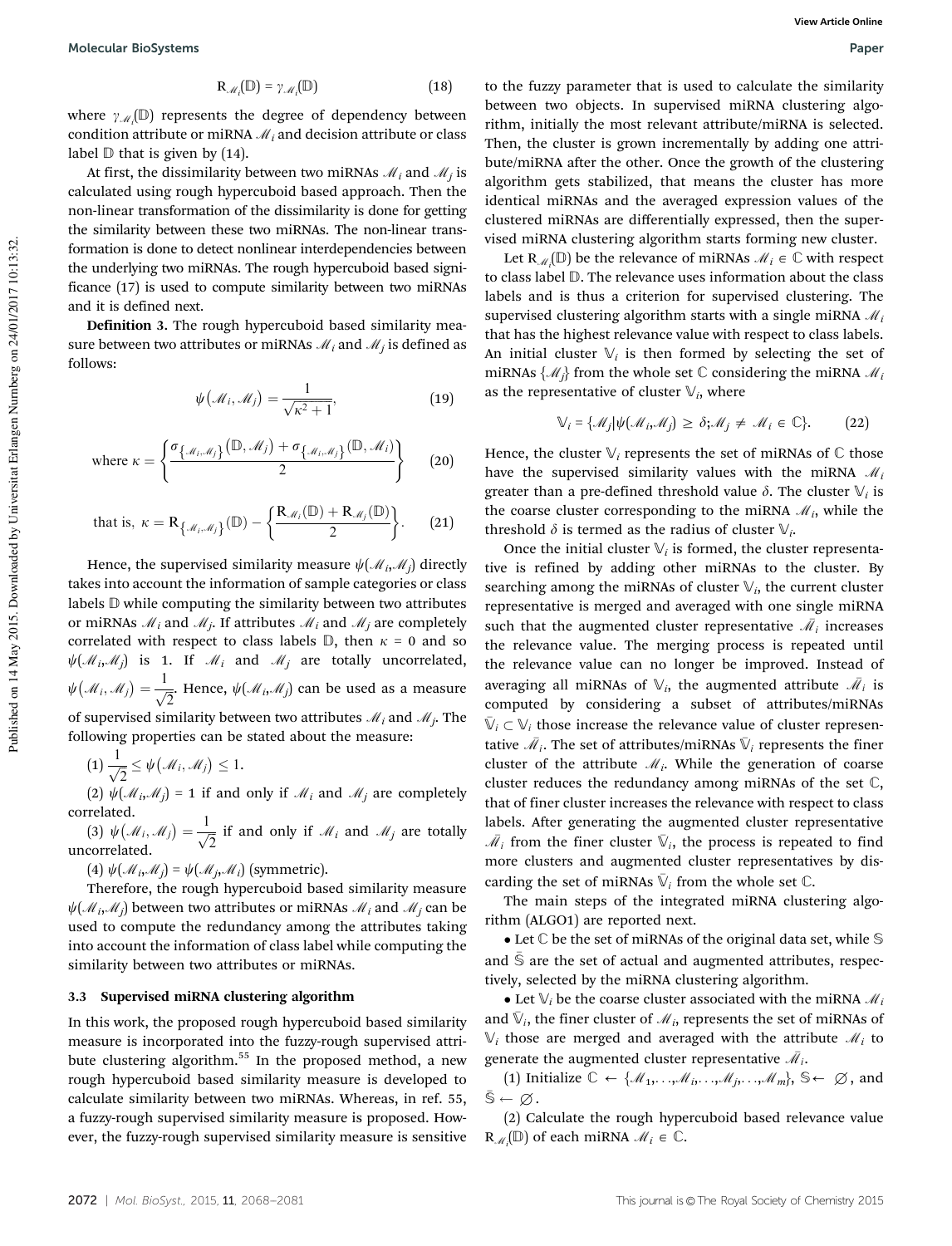(3) Repeat the following nine steps (steps 4 to 12) until  $\mathbb{C} = \emptyset$  or the desired number of attributes are selected.

(4) Select miRNA  $\mathcal{M}_i$  from  $\mathbb C$  as the representative of cluster  $\mathbb{V}_i$  that has highest rough hypercuboid based relevance value. In effect,  $\mathcal{M}_i \in \mathbb{S}$ ,  $\mathcal{M}_i \in \mathbb{V}_i$ ,  $\overline{\mathcal{M}}_i \in \overline{\mathbb{V}}$ , and  $\mathbb{C} = \mathbb{C} \setminus \mathcal{M}_i$ .

(5) Generate coarse cluster  $\mathbb{V}_i$  from the set of existing attributes/miRNAs of C satisfying the following condition:

$$
\mathbb{V}_i = \{ \mathcal{M}_j | \psi(\mathcal{M}_i, \mathcal{M}_j) \ge \delta; \mathcal{M}_j \ne \mathcal{M}_i \in \mathbb{C} \}.
$$

(6) Initialize  $\bar{\mathcal{M}}_i \leftarrow \mathcal{M}_i$ .

(7) Repeat following four steps (steps 8 to 11) for each miRNA  $\mathcal{M}_j \in \mathbb{V}_i$ .

(8) Compute two augmented cluster representatives by averaging  $\mathcal{M}_j$  and its complement with the attributes of  $\bar{\mathbb{V}}_i$  as follows:

$$
\bar{\mathcal{M}}_{i+j}^+ = \frac{1}{|\bar{\mathbb{V}}_i| + 1} \left\{ \sum_{\mathcal{M}_k \in \bar{\mathbb{V}}_i} \mathcal{M}_k + \mathcal{M}_j \right\}
$$
(23)

$$
\bar{\mathcal{M}}_{i+j} = \frac{1}{\left|\bar{\mathbb{V}}_i\right| + 1} \left\{ \sum_{\mathcal{M}_k \in \bar{\mathbb{V}}_i} \mathcal{M}_k - \mathcal{M}_j \right\} \tag{24}
$$

(9) The augmented cluster representative  $\bar{\mathcal{M}}_{i+j}$  after averaging  $\mathcal{M}_j$  or its complement with  $\bar{\mathbb{V}}_i$  is as follows:

$$
\bar{\mathcal{M}}_{i+j} = \begin{cases}\n\bar{\mathcal{M}}_{i+j}^+ & \text{if } \mathbf{R}_{\bar{\mathcal{M}}_{i+j}^+}(\mathbb{D}) \ge \mathbf{R}_{\bar{\mathcal{M}}_{i+j}^-}(\mathbb{D}) \\
\bar{\mathcal{M}}_{i+j}^- & \text{otherwise}\n\end{cases}
$$
\n(25)

(10) The augmented cluster representative  $\bar{\mathscr{M}}_i$  of cluster  $\mathbb{V}_i$  is  $\bar{\mathscr{M}}_{i+j}$  if  $\mathrm{R}_{\bar{\mathscr{M}}_{i+j}}(\mathbb{D})\geq \mathrm{R}_{\bar{\mathscr{M}}_i}(\mathbb{D}),$  otherwise  $\bar{\mathscr{M}}_i$  remains unchanged. (11) Select attribute  $\mathcal{M}_j$  or its complement as a member of the finer cluster  $\bar{\mathbb{V}}_i$  of attribute  $\mathcal{M}_i$  if  $\mathbf{R}_{\bar{\mathcal{M}}_{i+j}}(\mathbb{D}) \geq \mathbf{R}_{\bar{\mathcal{M}}_i}(\mathbb{D})$ .

(12) In effect,  $\bar{\mathcal{M}}_i \in \bar{\mathbb{S}}$  and  $\mathbb{C} = \mathbb{C} \backslash \bar{\mathbb{V}}_i$ .

(13) Stop.

In this regard, it can be shown that as the number of desired clusters is constant and sufficiently small compared to the total number of attributes *m*, the proposed clustering algorithm has an overall  $\mathcal{O}(m)$  time complexity.

#### 3.4 B.632+ error rate

In order to minimize the variability and biasedness of the results obtained by the proposed clustering algorithm, the socalled  $B.632+$  bootstrap approach<sup>65</sup> is used, which is defined as follows:

$$
B.632+ = (1 - \tilde{\omega})AE + \tilde{\omega}B1
$$
 (26)

where AE denotes the proportion of the original training samples misclassified, termed as apparent error rate, and *B*1 is the bootstrap error, defined as follows:

$$
B1 = \frac{1}{n} \sum_{j=1}^{n} \left( \frac{\sum_{k=1}^{M} I_{jk} Q_{jk}}{\sum_{k=1}^{M} I_{jk}} \right) \tag{27}
$$

where *n* is the number of original samples and *M* is the number of bootstrap samples. If the sample  $x_j$  is not contained in the *k*th bootstrap sample, then  $I_{jk}$  = 1, otherwise 0. Similarly, if  $x_j$  is misclassified,  $Q_{jk} = 1$ , otherwise 0. The weight parameter  $\tilde{\omega}$  is given by

$$
\tilde{\omega} = \frac{0.632}{1 - 0.368r};
$$
\n(28)

where 
$$
r = \frac{B1 - AE}{\gamma - AE}
$$
; (29)

and 
$$
\gamma = \sum_{i=1}^{c} p_i (1 - q_i);
$$
 (30)

where  $c$  is the number of classes,  $p_i$  is the proportion of the samples from the *i*th class, and  $q_i$  is the proportion of them assigned to the *i*th class. Also,  $\gamma$  is termed as the no-information error rate that would apply if the distribution of the classmembership label of the sample  $x_i$  did not depend on its feature vector.

#### 3.5 Support vector machine

In the current study, the support vector machine  $(SVM)^{67}$  is used to evaluate the performance of the proposed rough hypercuboid based supervised clustering algorithm as well as several other algorithms. The SVM is a margin classifier that draws an optimal hyperplane in the feature vector space; this defines a boundary that maximizes the margin between data samples in different classes, therefore leading to good generalization properties. A key factor in the SVM is to use kernels to construct nonlinear decision boundary. In the present work, linear kernels and radial basis function kernels are used. The source code of the SVM has been downloaded from Library for Support Vector Machines (www.csie.ntu.edu.tw/ $\sim$ cjlin/libsvm/).

To compute different types of error rates obtained using the SVM, bootstrap approach is performed on each miRNA expression data set. For each training set, a set of averaged differential attributes/miRNAs is first generated, and then the SVM is trained with the selected averaged miRNA expression values. After the training, the information of averaged miRNAs those were selected for the training set is used to generate test set and then the class label of the test sample is predicted using the SVM. For each data set, fifty top-ranked miRNA clusters are selected for the analysis.

In order to calculate the *B*.632+ error rate, apparent error (AE) is first calculated. This error is obtained when the same original data set is used to train and test a classifier. After that, the *B*1 error is computed from *M* bootstrap samples. Finally, the no-information error  $(y)$  is calculated by randomly perturbing the class label of a given data set. The mutated data set is used to find groups of miRNA and the coherent expression of miRNAs is used to build the SVM. Then, the trained SVM is used to classify the original data set. The error generated by this procedure is known as  $\gamma$  error rate. Finally, the *B*.632+ error rate is computed based on the AE, *B*1 error, and  $\gamma$  error using (26).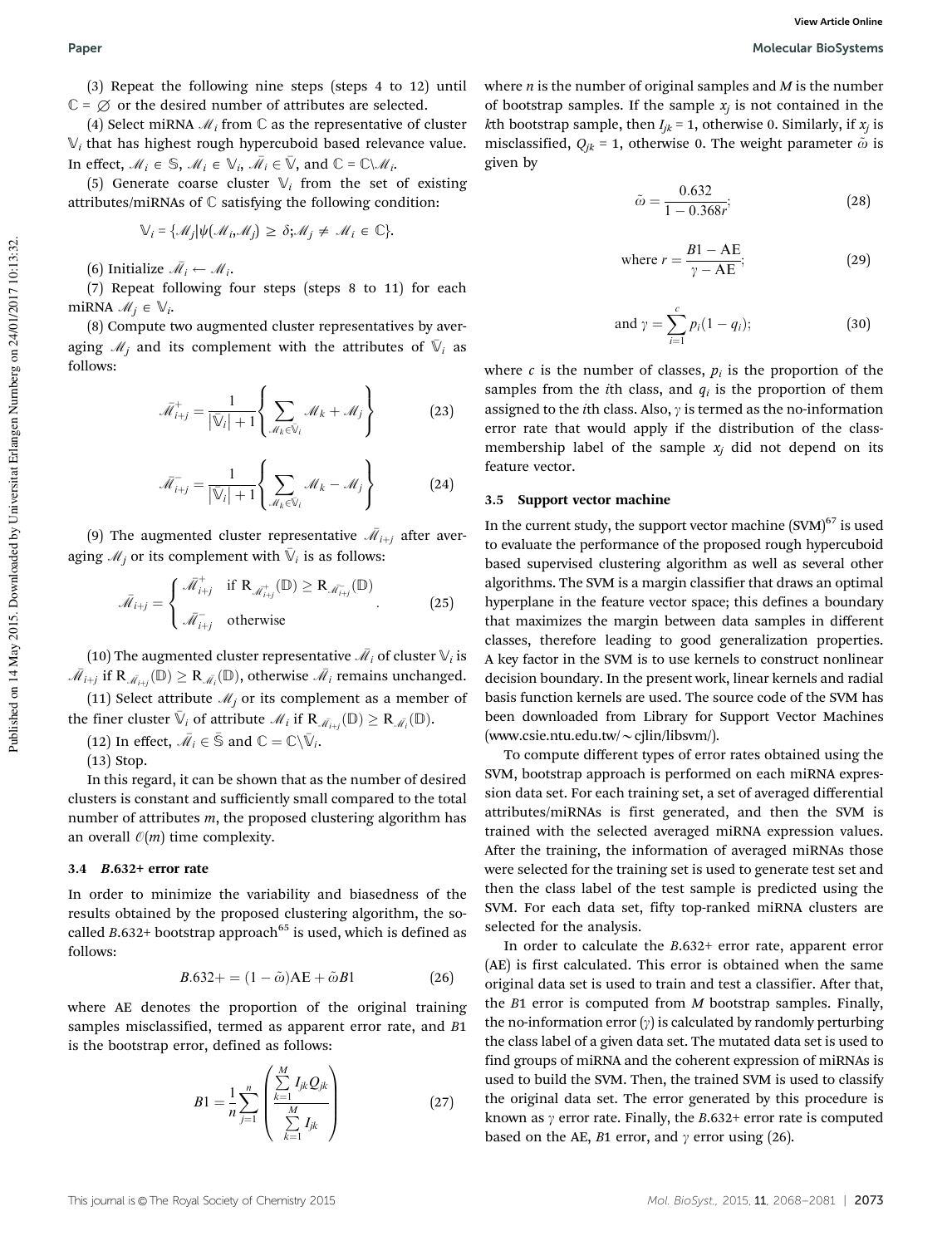Together with the rough hypercuboid based supervised miRNA clustering algorithm described in the Section 3.3 and *B*.632+ bootstrap approach, a set of differentially expressed miRNAs are selected. Following are the main steps of the proposed method:

(1) Generate *M* bootstrap samples from the original data set.

(2) Each *M* bootstrap sample is comprised of training set and test set. On training set, apply ALGO1 and use the selected miRNA information to design SVM classifier. Check the effectiveness of the classifier in terms of error by using test set for that bootstrap sample. Similarly, calculate error for rest of the bootstrap samples. Based on these errors, *B*1 error rate can be calculated using (27).

(3) Compute apparent error (AE) by applying ALGO1 on the original data set. Build the SVM classifier using the selected miRNA information. Then check the performance of the classifier by using same data set that is used to train the classifier.

(4) No information error or  $\gamma$  error can be calculated using (30) by randomly permuting the class labels of the original data set. Here, on the mutated data set apply ALGO1 then build classifier based on the output of ALGO1 then use the original data set for checking the effectiveness of the classifier.

(5) Finally, using (26) calculate *B*.632+ error rate for the entire data set.

### 4 Experimental results

The performance of the proposed rough hypercuboid equivalence partition matrix based supervised miRNA clustering (RH-SAC) method is extensively studied and compared with that of some existing feature selection and clustering algorithms. The algorithms compared are mutual information based InfoGain<sup>68</sup> and minimum redundancy-maximum relevance (mRMR) algorithm,<sup>69</sup> method proposed by Golub *et al*.,<sup>70</sup> rough set based maximum relevance-maximum significance (RSMRMS) algorithm,  $61,71$   $\mu$ HEM,  $62$  and fuzzy-rough supervised attribute clustering algorithm (FR-SAC).<sup>55</sup> The maximum number of features selected by the proposed supervised miRNA clustering algorithm is 50. Two types of kernels are used for SVM, linear and

RBF kernels. Default parameters of libSVM software for RBF kernels are used. The source code of the proposed RH-SAC algorithm, written in C language, is available at https://sites. google.com/site/sushmitapaulsite/Home/RH–SACPackage.tar.gz? attredirects=0&d=1. All the algorithms are run in Ubuntu 12.04 LTS having machine configuration Intel Core i7-2600 CPU @  $3.40$  GHz  $\times$  8, and 16 GB RAM.

#### 4.1 miRNA expression data sets used

In this paper, publicly available five miRNA expression data sets are used to establish the effectiveness of the proposed approach. The five miRNA expression data sets with accession number GSE17846, GSE21036, GSE24709, GSE28700, and GSE31408 are downloaded from Gene Expression Omnibus (www.ncbi.nlm.nih.gov/geo/).

GSE17846. This data set represents the analysis of miRNA profiling in peripheral blood samples of multiple sclerosis and in the blood of normal donors. It contains 864 miRNAs, 41 samples, and 2 classes.<sup>72</sup>

GSE21036. This data set contains miRNA expression profiles of 218 prostate tumors with primary or metastatic prostate cancer with a median of 5 years clinical follow-up. The number of miRNAs and samples are 373 and 141, respectively.<sup>73</sup>

GSE24709. It analyzes peripheral miRNA blood profiles of patients with lung diseases. The miRNA expression profiling has been done for patients with lung cancer, chronic obstructive pulmonary disease, and normal controls. It contains 863 miRNAs, 71 samples, and 3 classes.

GSE28700. This data set contains expression profiles of miRNAs from 22 paired gastric cancer and normal tissues. It contains total 44 samples and 470 miRNAs. The samples are grouped into 2 classes. $74$ 

GSE31408. It analyzes miRNA expression profile of cutaneous T-cell lymphomas and benign inflammation of skin. It consists of 705 miRNAs, 148 samples, and 2 classes.<sup>75</sup>

#### 4.2 Optimal value of  $\delta$  parameter

The threshold  $\delta$  in (22) plays an important role in the performance of the proposed supervised miRNA clustering algorithm.



Fig. 1 Variation of B.632+ error rate for different values of threshold  $\delta$ .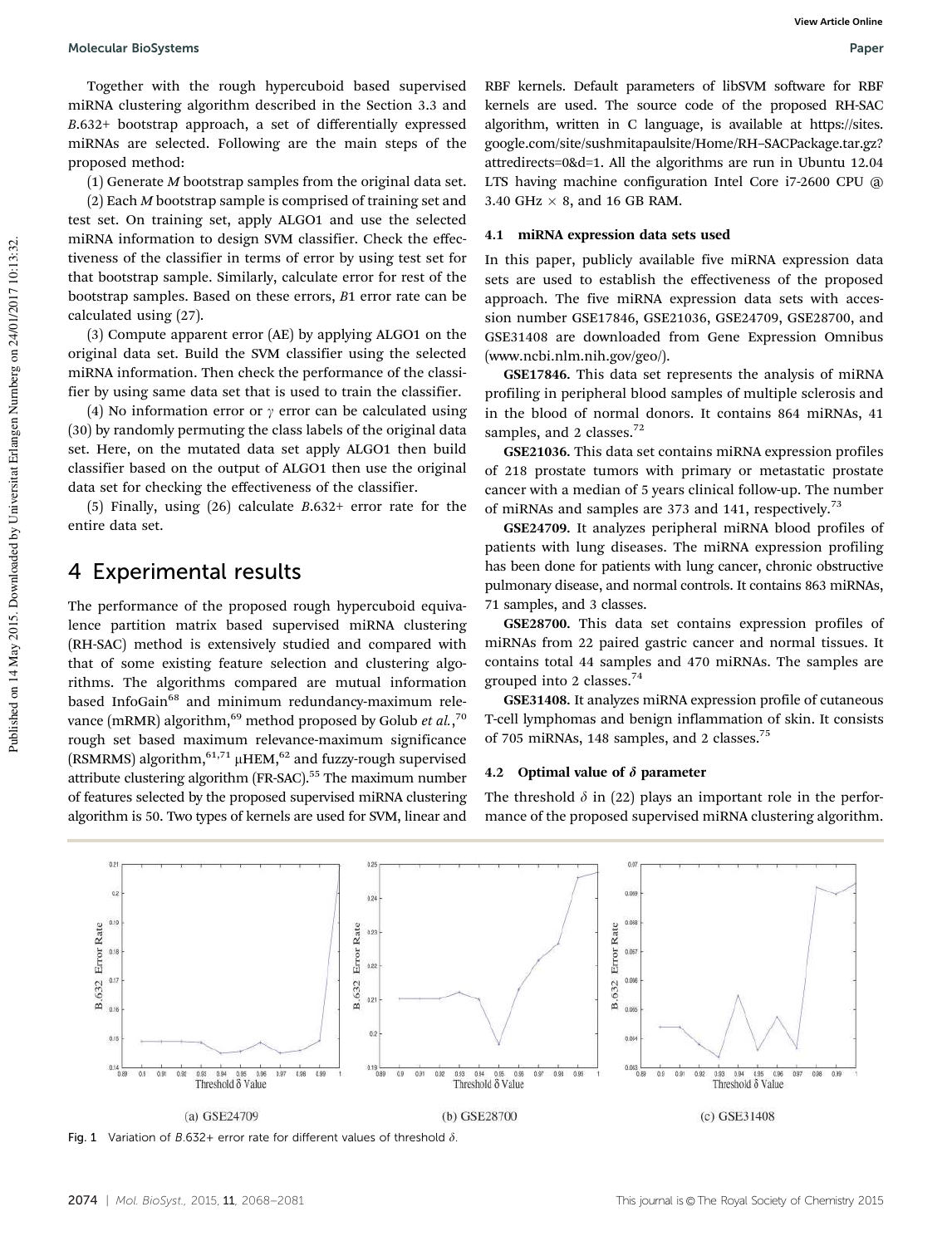Table 1 Optimum values of  $\delta^*$  for different miRNA data sets

| Microarray data sets | Optimum $\delta^*$ | Number of miRNAs |  |  |  |  |
|----------------------|--------------------|------------------|--|--|--|--|
| GSE17846             | 0.99               | 31               |  |  |  |  |
| GSE21036             | 1.00               | 49               |  |  |  |  |
| GSE24709             | 0.94               | 43               |  |  |  |  |
| GSE28700             | 0.95               | 43               |  |  |  |  |
| GSE31408             | 0.93               | 23               |  |  |  |  |

*B*.632+ error rate decreases and achieves a minimum value and then the error rate again increases with the increment of the  $\delta$  value. Hence, the optimum values of  $\delta$  for five miRNA data sets are calculated using the following relation:

$$
\delta^* = \arg\min_{\delta} \{B.632 + \text{error}\}. \tag{31}
$$

It controls the size of a cluster. Hence, it has direct influence on the performance of the proposed algorithm. Higher the value of  $\delta$  sparse the cluster becomes. To find the optimal value, the proposed algorithm is implemented on five data sets. The value for which the *B*.632+ error rate is minimum is considered to be the optimum  $\delta$  value for the corresponding data set. Here, the results are reported with respect to the errors generated by the linear kernels of SVM.

Fig. 1 represents the variation of *B*.632+ error rate with respect to the value of  $\delta$ . The value of  $\delta$  is varied from 0.90 to 1.00. From the figure, it is seen that as the  $\delta$  value increases the

However, in data set GSE31408, the *B*.632+ error rate fluctuates for  $\delta$  range 0.94 to 0.97. It suggests that the proposed supervised clustering algorithm gets stuck into local minima of the search space for this range. Table 1 represents the optimal  $\delta^*$  values for all the miRNA data sets. The table also presents the number of miRNAs at which optimal  $\delta^*$  value is obtained for miRNA data sets.

#### 4.3 Different types of errors

This section describes about the different types of errors generated by the SVM classifier. The importance of *B*.632+ error over apparent error (AE), gamma error  $(y)$ , and bootstrap



Fig. 2 Different error rates of the proposed algorithm on GSE17846 and GSE21036 sets obtained using the SVM averaged over 50 random splits.



Fig. 3 Different error rates of the proposed algorithm on GSE24709 and GSE28700 sets obtained using the SVM averaged over 50 random splits.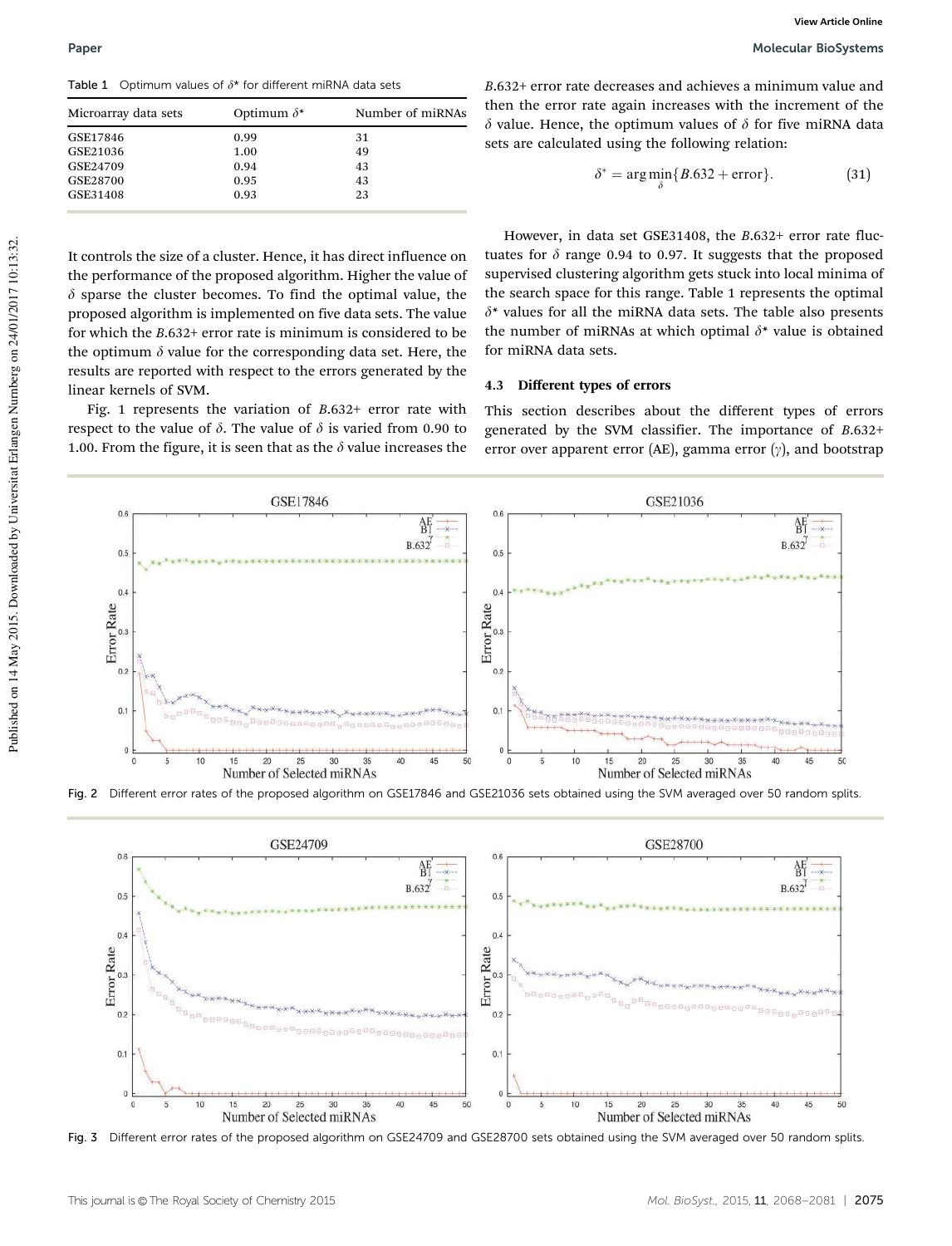Table 2 Comparative analysis of different types of errors for proposed method

| Microarray data sets | AE    |        | B1 error |        | ν error |        | $B.632+$ error |        |
|----------------------|-------|--------|----------|--------|---------|--------|----------------|--------|
|                      | Error | miRNAs | Error    | miRNAs | Error   | miRNAs | Error          | miRNAs |
| GSE17846             | 0.000 |        | 0.087    | 31     | 0.458   | റ      | 0.059          | 31     |
| GSE21036             | 0.000 | 41     | 0.062    | 49     | 0.397   |        | 0.041          | 49     |
| GSE24709             | 0.000 |        | 0.195    | 43     | 0.456   | 10     | 0.145          | 43     |
| GSE28700             | 0.000 | ∠      | 0.250    | 43     | 0.466   | 27     | 0.197          | 43     |
| GSE31408             | 0.000 |        | 0.092    | 23     | 0.389   | 4      | 0.063          | 23     |

(*B*1) error is also established. All the errors are calculated using the SVM for the proposed method. The results are presented for the optimum values of  $\delta$ . Fig. 2 and 3 represent different types of errors obtained for five different data sets. From the figures, it is seen that the  $\gamma$  error rate is higher than any other type of errors for each data set, while  $B1$  error is lower than the  $\gamma$  error rate but higher than the *B*.632+ error and AE. The weighted average of *B*1 error and AE leads to *B*.632+ error rate lower than the *B*1 error but higher than AE.

Table 2 represents minimum values of different types of errors and corresponding number of miRNAs at which the error is obtained for each miRNA data set. From the table, it is seen that the *B*.632+ estimator rectifies the upward bias of *B*1 error and downward bias of AE.

#### 4.4 Effectiveness of Kernel functions

Table 3 represents the comparative performance of the two kernel functions of the SVM. In this work, linear kernels and radial basis function kernels are used to compute different errors. However, the errors generated by these two kernels based SVM are comparable. From the table it is seen that out of 34 cases the linear kernel based SVM generates low *B*.632+ error rate in 19 cases, while the RBF kernel based SVM performs better in 15 cases. Sign test has been used to check the statistical significance of linear kernels over RBF kernels. Although, the *P*-value of the linear kernels over RBF kernels is low but not significant. The obtained *P*-value is 0.3642. The proposed supervised miRNA clustering algorithm selects set of miRNAs that is highly differentially expressed. Hence, the classifier that is designed by using output of the proposed method generates low error rate irrespective of kernels. It is

also seen from the table that irrespective of any kernels the proposed supervised attribute clustering algorithm generates low *B*.632+ error rate compare to other algorithms except in one case each for linear kernels and RBF kernels, respectively.

#### 4.5 Comparative performance analysis

In this section, comparative performance analysis of the proposed supervised miRNA clustering algorithm has been shown with respect to some popular feature selection and supervised attribute clustering algorithms.

Table 4 represents the different types of errors obtained by different methods at their optimal parameters. It also contains the number of miRNAs at which the corresponding lowest error rate is obtained by each method. From the table, it is seen that almost all the algorithms generate AE equal to zero. However, the InfoGain and FR-SAC generate non-zero AE in one case each. On the other hand, the RSMRMS generates non-zero AE in 4 cases. From the table, it is seen that the proposed supervised miRNA clustering algorithm generates *B*.632+ error rate lower than any other method except in one case. Only in one case, the µ-HEM algorithm generates better result than the proposed method. Fig. 4–6 compare *B*.632+ error rates generated by different methods. From the figures, it is seen that in most of the cases the proposed rough hypercuboid based supervised miRNA clustering algorithm performs better than any existing method.

#### 4.6 Pathway enrichment analysis of obtained miRNAs

In this section, biological importance of the obtained miRNAs using proposed supervised miRNA clustering algorithm is described. The miRNAs, which are selected by the proposed

| Table 3 Comparative analysis of different Kernels |            |        |          |        |               |            |               |        |
|---------------------------------------------------|------------|--------|----------|--------|---------------|------------|---------------|--------|
|                                                   |            | Golub  | InfoGain | mRMR   | <b>RSMRMS</b> | $\mu$ -HEM | <b>FR-SAC</b> | RH-SAC |
| GSE17846                                          | Linear     | 0.0809 | 0.0630   | 0.0690 | 0.0640        | 0.0590     | 0.1803        | 0.0588 |
|                                                   | RBF        | 0.0686 | 0.0616   | 0.0593 | 0.0597        | 0.0567     | 0.1933        | 0.0616 |
| GSE21036                                          | Linear     | 0.0466 | 0.0490   | 0.0430 | 0.0750        | 0.0390     | 0.0530        | 0.0410 |
|                                                   | <b>RBF</b> | 0.0558 | 0.0592   | 0.0514 | 0.0779        | 0.0473     | 0.0702        | 0.0421 |
| GSE24709                                          | Linear     | $\ast$ | 0.2030   | 0.1910 | 0.3660        | 0.1800     | 0.2396        | 0.1449 |
|                                                   | RBF        | $\ast$ | 0.1893   | 0.1680 | 0.3617        | 0.1792     | 0.2565        | 0.1472 |
| GSE28700                                          | Linear     | 0.2482 | 0.2710   | 0.2850 | 0.2850        | 0.2570     | 0.2888        | 0.1969 |
|                                                   | <b>RBF</b> | 0.2698 | 0.2998   | 0.3096 | 0.3501        | 0.2570     | 0.3301        | 0.2365 |
| GSE31408                                          | Linear     | 0.0689 | 0.0770   | 0.0740 | 0.0770        | 0.0670     | 0.0793        | 0.0634 |
|                                                   | <b>RBF</b> | 0.0692 | 0.0725   | 0.0639 | 0.0738        | 0.0664     | 0.0670        | 0.0621 |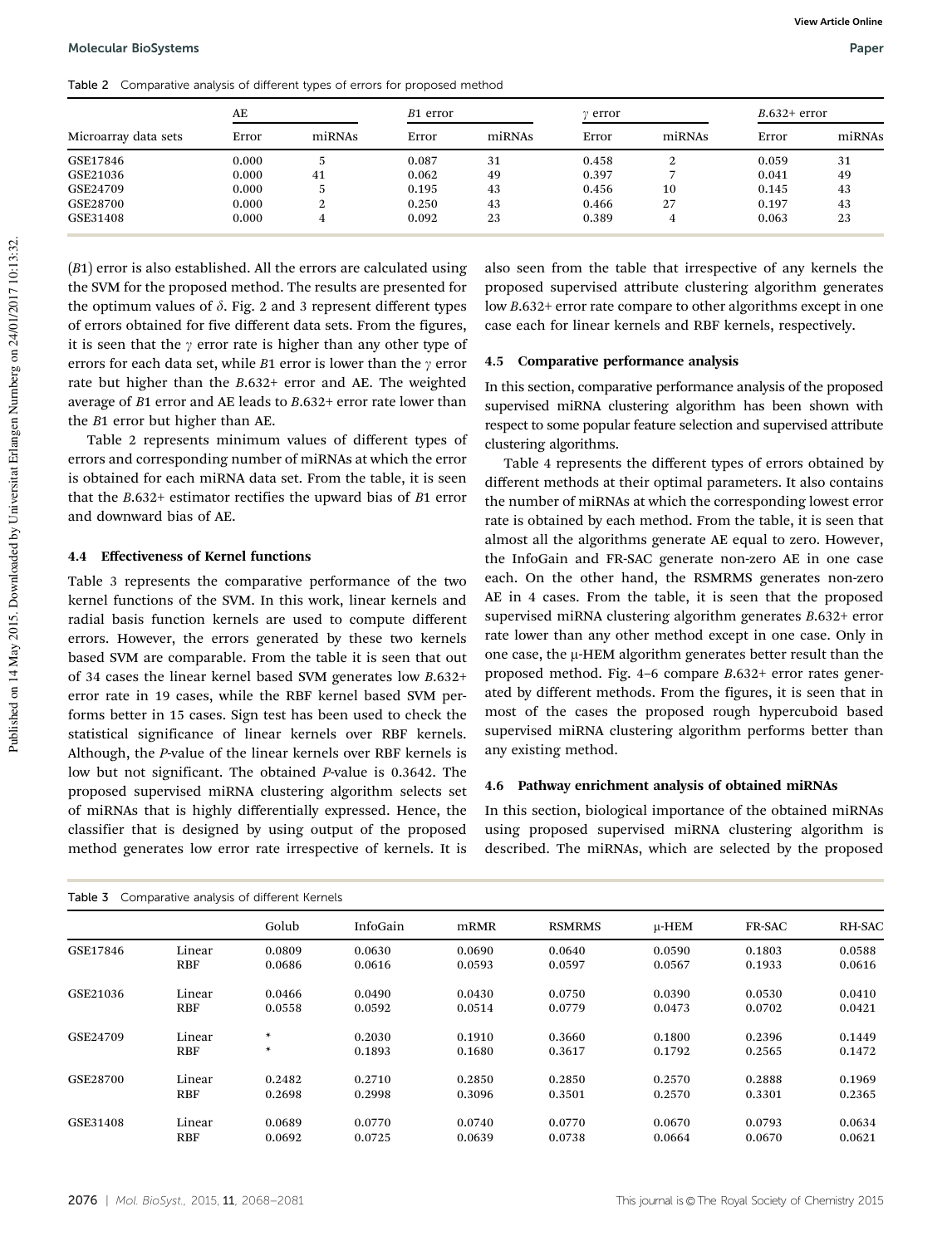#### Table 4 Comparative performance analysis of different algorithms

| Microarray data sets | Algorithms/methods | Apparent error |                | B1 error |                | $\gamma$ error |                  | $B.632+$ error |                |
|----------------------|--------------------|----------------|----------------|----------|----------------|----------------|------------------|----------------|----------------|
|                      |                    | Error          | miRNAs         | Error    | miRNAs         | Error          | miRNAs           | Error          | miRNAs         |
| GSE17846             | Golub              | 0.0000         | 6              | 0.1165   | 48             | 0.4795         | 48               | 0.0809         | 48             |
|                      | InfoGain           | 0.0000         | $\overline{7}$ | 0.0930   | 37             | 0.4799         | 37               | 0.0630         | 37             |
|                      | mRMR               | 0.0000         | $\sqrt{3}$     | 0.1010   | 48             | 0.4798         | 48               | 0.0690         | 48             |
|                      | <b>RSMRMS</b>      | 0.0000         | $\overline{2}$ | 0.0930   | 39             | 0.4792         | 39               | 0.0640         | 39             |
|                      | μ-ΗΕΜ              | 0.0000         | $\overline{2}$ | 0.0870   | 49             | 0.4790         | 49               | 0.0590         | 49             |
|                      | FR-SAC             | 0.0000         | $\overline{2}$ | 0.2340   | 47             | 0.4659         | 18               | 0.1803         | 47             |
|                      | RH-SAC             | 0.0000         | 5              | 0.0870   | 31             | 0.4580         | $\overline{2}$   | 0.0588         | 31             |
| GSE21036             | Golub              | 0.0000         | 35             | 0.0694   | 48             | 0.4370         | 39               | 0.0466         | 48             |
|                      | InfoGain           | 0.0000         | 39             | 0.0730   | 50             | 0.4452         | 44               | 0.0490         | 50             |
|                      | mRMR               | 0.0000         | 19             | 0.0640   | 49             | 0.4400         | 50               | 0.0430         | 49             |
|                      | <b>RSMRMS</b>      | 0.0500         | $\sqrt{5}$     | 0.0890   | 5              | 0.4173         | 5                | 0.0750         | $\sqrt{5}$     |
|                      | μ-ΗΕΜ              | 0.0000         | 42             | 0.0580   | 47             | 0.4440         | 47               | 0.0390         | 47             |
|                      | FR-SAC             | 0.0000         | 41             | 0.0785   | 50             | 0.4020         | $\mathbf 1$      | 0.0530         | 50             |
|                      | RH-SAC             | 0.0000         | 41             | 0.0620   | 49             | 0.3970         | 7                | 0.0410         | 49             |
| GSE24709             | InfoGain           | 0.0000         | 26             | 0.2570   | 45             | 0.4747         | 46               | 0.2030         | 45             |
|                      | mRMR               | 0.0000         | 24             | 0.2450   | 50             | 0.4737         | 50               | 0.1910         | 50             |
|                      | <b>RSMRMS</b>      | 0.1410         | 11             | 0.4020   | 11             | 0.5250         | $\boldsymbol{2}$ | 0.3660         | 11             |
|                      | μ-ΗΕΜ              | 0.0000         | 20             | 0.2340   | 49             | 0.4750         | 49               | 0.1800         | 49             |
|                      | FR-SAC             | 0.0000         | 49             | 0.2931   | 50             | 0.4755         | 50               | 0.2396         | 50             |
|                      | RH-SAC             | 0.0000         | 5              | 0.1950   | 43             | 0.4560         | 10               | 0.1449         | 43             |
| GSE28700             | Golub              | 0.0000         | 27             | 0.3004   | 27             | 0.4736         | 3                | 0.2482         | 27             |
|                      | InfoGain           | 0.0000         | 35             | 0.3090   | 8              | 0.4678         | $\,$ 8 $\,$      | 0.2710         | 21             |
|                      | mRMR               | 0.0000         | 21             | 0.3330   | 49             | 0.4728         | 7                | 0.2850         | 49             |
|                      | <b>RSMRMS</b>      | 0.0230         | 34             | 0.3310   | 19             | 0.4715         | 15               | 0.2850         | 19             |
|                      | μ-ΗΕΜ              | 0.0000         | 25             | 0.3060   | $\overline{4}$ | 0.5000         | $\bf{4}$         | 0.2570         | $\overline{4}$ |
|                      | FR-SAC             | 0.0000         | 24             | 0.3362   | 50             | 0.4650         | 43               | 0.2888         | 50             |
|                      | RH-SAC             | 0.0000         | $\overline{2}$ | 0.2500   | 43             | 0.4660         | 27               | 0.1969         | 43             |
| GSE31408             | Golub              | 0.0000         | 36             | 0.0734   | $\mathbf{1}$   | 0.4374         | $\mathbf{1}$     | 0.0689         | $\mathbf 1$    |
|                      | InfoGain           | 0.0070         | 20             | 0.0900   | 9              | 0.4213         | $\mathbf{1}$     | 0.0770         | 27             |
|                      | mRMR               | 0.0000         | 37             | 0.0940   | 6              | 0.4253         | $\mathbf{1}$     | 0.0740         | 6              |
|                      | <b>RSMRMS</b>      | 0.0610         | $\overline{2}$ | 0.0860   | 6              | 0.4218         | $\boldsymbol{2}$ | 0.0770         | 6              |
|                      | μ-ΗΕΜ              | 0.0000         | 44             | 0.0980   | $\overline{2}$ | 0.4520         | 50               | 0.0670         | 50             |
|                      | FR-SAC             | 0.0068         | 44             | 0.1071   | 11             | 0.4181         | 13               | 0.0793         | 50             |
|                      | <b>RH-SAC</b>      | 0.0000         | $\overline{4}$ | 0.0920   | 23             | 0.3890         | $\overline{4}$   | 0.0634         | 23             |

method in all the 50 bootstrap samples, were used for further analysis. The association of these miRNAs with different biological pathways was determined.

The DIANA-miRPath v2.0<sup>76</sup> interface has been used to identify the miRNA–pathway relationship. The server performs an enrichment analysis of miRNA gene targets in KEGG pathways.<sup>77</sup>



Fig. 4 B.632+ errors of the SVM obtained using different methods on GSE17846 and GSE21036 data sets averaged over 50 random splits.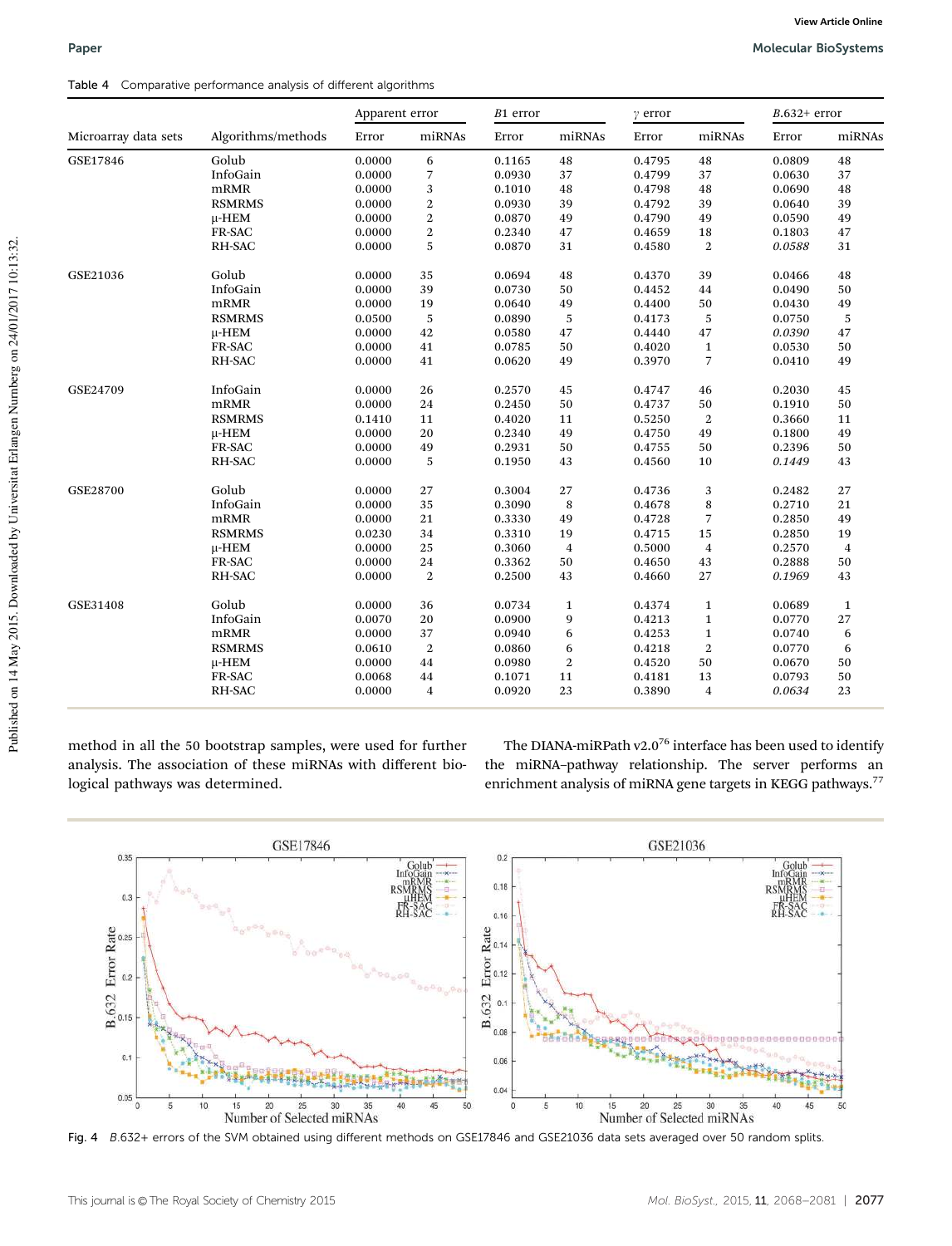

The tool first identifies the target genes of the uploaded miRNAs. A user can select gene targets from Tarbase database. It is a database that contains miRNA gene target information that are experimentally validated. Another target prediction algorithm,



Fig. 6 B.632+ errors of the SVM obtained using different methods on GSE31408 data set averaged over 50 random splits.

namely, DIANA-microT-CDS<sup>78</sup> can also be applied to predict target genes of miRNAs. The algorithm utilizes one-tailed Fisher's exact test to detect enriched pathways with targets of specific miRNAs. In this server, the false discovery rate (FDR) method is also available as a correction for multiple hypothesis testing. Subsequently, a *P*-value is calculated for both types of test. The nearer the *P*-value is to zero, more statistically significant that pathway is. This tool also generates a heatmap. Heat maps are graphical representation of data, where values in a matrix are represented as colors. In this tool, hierarchical clustering is implemented on miRNAs and pathways in order to construct the heat map. The generated heatmaps can be used to see the miRNA–network relationships.

The DIANA-miRPath v2.0 has been applied on the selected miRNAs of three miRNA data sets, namely, GSE17846, GSE21036, and GSE28700. Those pathways are selected whose *P*-value is lower than 0.05. Fig. 7–9 represent the heatmap of the miRNA-pathways, which are found to be statistically significant. The darker colors represent that the miRNA is associated with the pathway more significantly. Fig. 7 represents the heat map for data set GSE17846. This data contains miRNA profiling from total blood of multiple sclerosis and control samples. From the figure, it is seen that the miRNAs selected by the



Fig. 7 miRNAs versus pathways heat map for GSE17846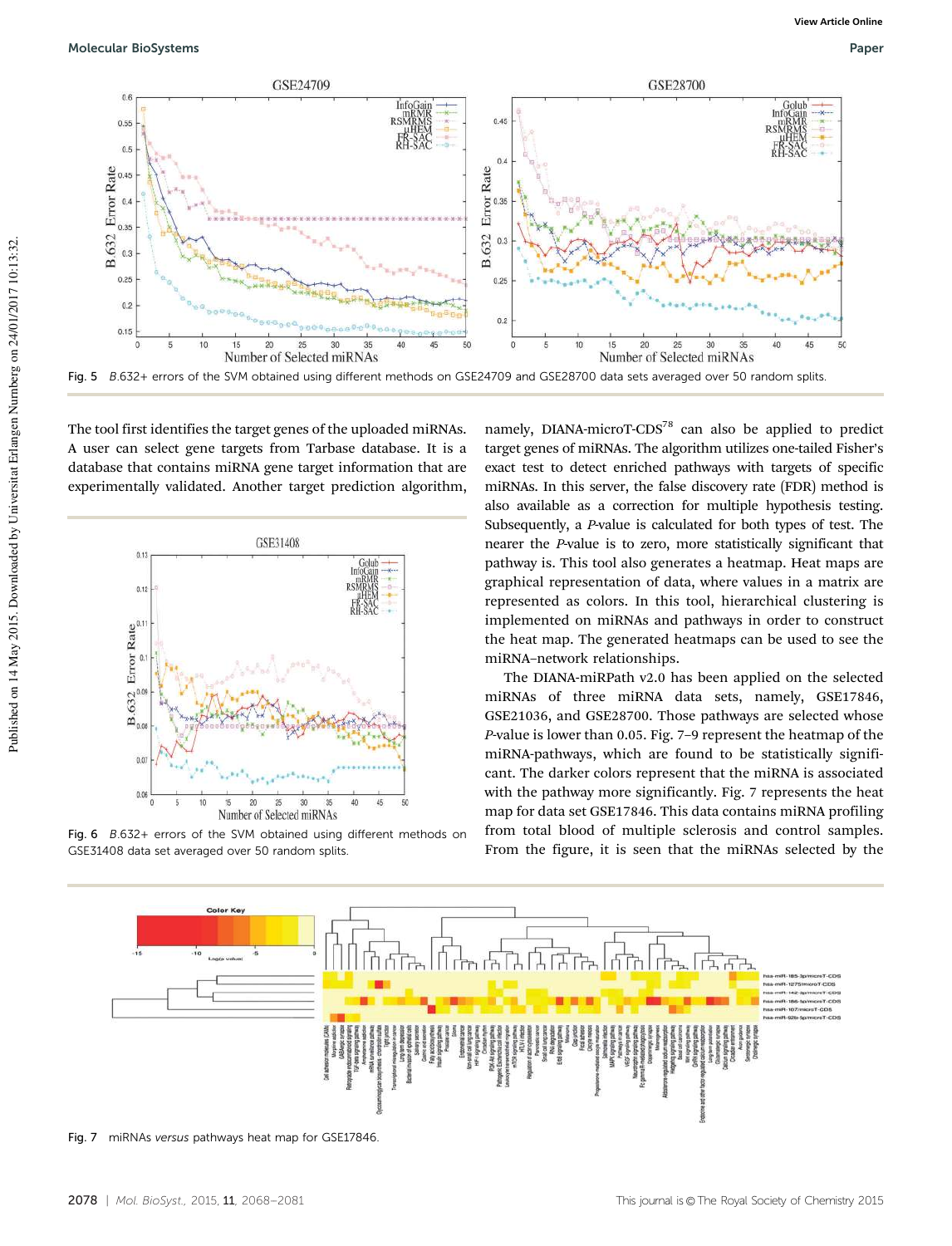#### Paper Molecular BioSystems (1999) and the state of the state of the state of the Molecular BioSystems (1999) and the state of the state of the state of the state of the state of the state of the state of the state of the s





proposed method are statistically related with 29 pathways. Multiple sclerosis is an autoimmune disorder and from the Fig. 7 it is seen that around 7 pathways are significant and they are related to autoimmune disorder. They are Cell adhesion molecules (CAMs), TGF-beta signaling pathway, PI3K-Akt signaling pathway, Leukocyte transendothelial migration, MAPK signaling pathway, Fc gamma R-mediated phagocytosis, and calcium signaling pathway. Other than these pathways, other pathways are also found to be statistically significant and they are cancer, morphine addiction, GABAergic synapse, glioma prostate cancer, endometrial cancer, and ErbB signaling pathway. On the other hand, around 48 pathways–miRNAs relationship are found to be statistically significant for GSE21036 data set. This data set is generated using metastatic prostate cancer samples and normal adjacent benign prostate. From Fig. 8, it is seen that the proposed method is able to select those miRNAs that are associated with prostate cancer. In addition to that it is also able to identify other significant pathways. They are progestrone-mediated oocyte maturation, inositol phosphate metabolism, mTOR signaling pathway, hepatitis B, melanogenesis, neurotrophin signaling pathway, TGFbeta signaling pathway, chemokine signaling pathway, which are found significantly associated with the selected miRNAs. Similarly, several significant miRNA–pathway relations are obtained using the DIANA-miRPath tool for the data set GSE28700. In this data set, expression profiles of microRNAs in gastric cancer are stored. From Fig. 9, it is clear several cancer related pathways are found to be significant using the proposed method. From the figure, it is seen that total 22 pathways are found to be significant and they are colorectal cancer, pancreatic cancer, non-small cell lung cancer, chronic myeloid leukemia, hepatitis B, small cell lung cancer, HIF-1 signaling pathway, focal adhesion, prostate cancer, pathways in cancer, ErbB signaling pathway, bladder cancer, melanoma, glioma, cell cycle, viral carcinogenesis, PI3K-Akt signaling pathway, DNA replication, glycosaminoglycan biosynthesis-chondroitin sulfate, prion diseases, ECM–receptor interaction, and transcriptional misregulation in cancer.

## 5 Conclusion

The paper presents a new rough hypercuboid based supervised miRNA clustering algorithm. It uses the concept of rough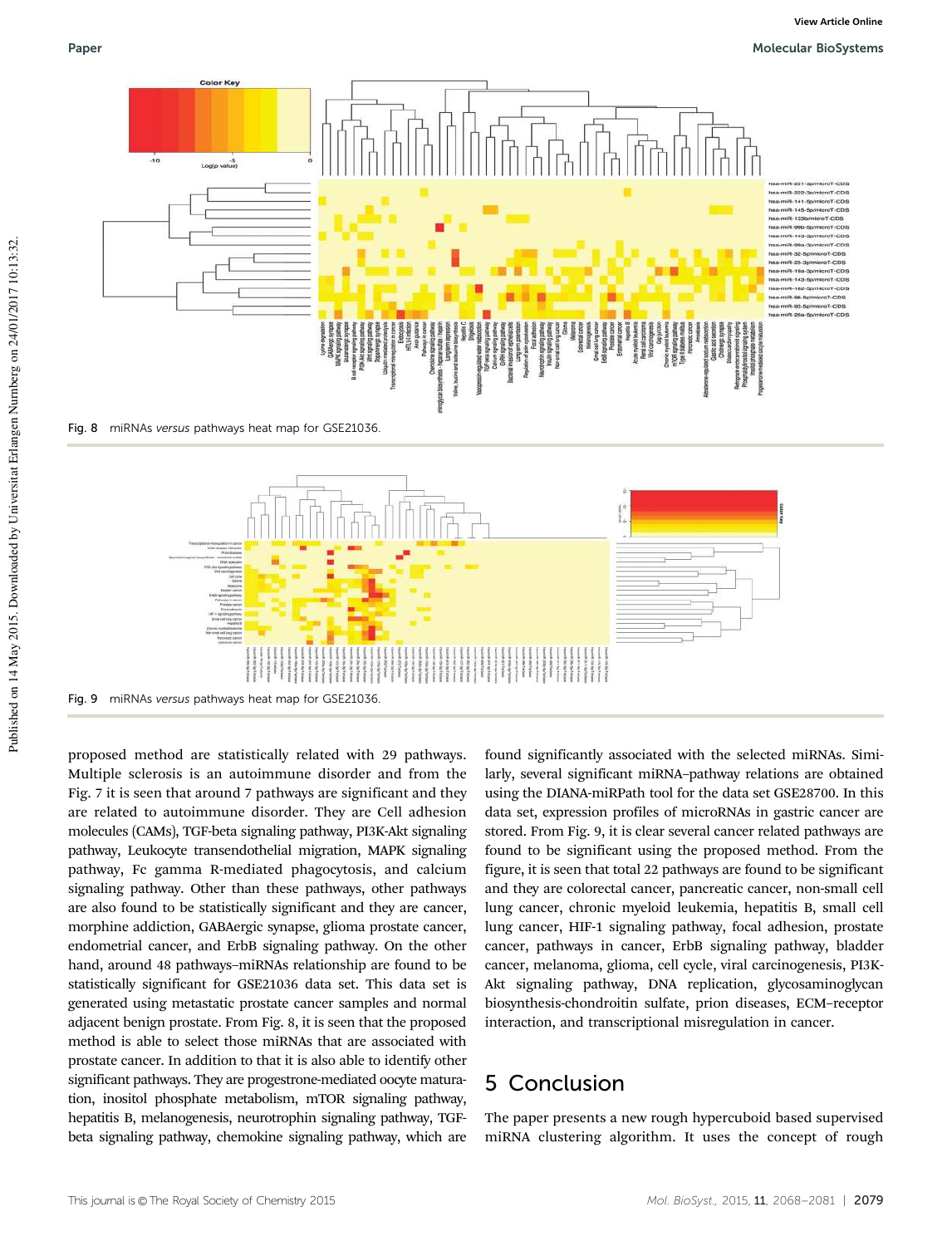hypercuboid equivalence partition matrix for calculating similarity between two miRNAs and thus improves the performance of the method. The rough hypercuboid based similarity measure uses the information of class label for calculating similarity between two miRNAs and hence, makes it a supervised measure. The proposed method fetches cluster of miRNAs whose collective expression is strongly associated with the class label. The effectiveness of the proposed rough hypercuboid based supervised miRNA clustering algorithm is shown and compared with other existing methods on five miRNA expression data sets. The selected miRNAs are also found to be significantly associated with different important pathways that are related to the data set. The new method is capable of identifying effective miRNAs that may contribute to revealing underlying etiology of a disease, providing a useful tool for exploratory analysis of miRNA data.

### Acknowledgements

The authors want to acknowledge Dr Pradipta Maji of Indian Statistical Institute, Kolkata, India for his valuable suggestions. This work was supported by the German Federal Ministry of Education and Research (BMBF) as part of the projects eBio: miRSys [0316175A to JV]. Julio Vera is funded by the Erlangen University Hospital (ELAN funds, 14-07-22-1-Vera-Gonzlez) and the German Research Foundation (DFG) through the project SPP 1757/1 (VE 642/1-1 to JV). Sushmita Paul is funded by the Erlangen University Hospital.

### References

- 1 L. He and G. J. Hannon, *Nat. Rev. Genet.*, 2004, 5, 522–531.
- 2 B. D. Harfe, *Curr. Opin. Genet. Dev.*, 2005, 15, 410–415.
- 3 N. Bushati and S. M. Cohen, *Annu. Rev. Cell Dev. Biol.*, 2007, 23, 175–205.
- 4 J. Krol, I. Loedige and W. Filipowicz, *Nat. Rev. Genet.*, 2010, 11, 597–610.
- 5 G. A. Calin, M. Ferracin, A. Cimmino, G. Di Leva, M. Shimizu, S. E. Wojcik, M. V. Iorio, R. Visone, N. I. Sever, M. Fabbri, R. Iuliano, T. Palumbo, F. Pichiorri, C. Roldo, R. Garzon, C. Sevignani, L. Rassenti, H. Alder, S. Volinia, C. G. Liu, T. J. Kipps, M. Negrini and C. M. Croce, *N. Engl. J. Med.*, 2005, 353, 1793–1801.
- 6 I. Alvarez-Garcia and E. A. Miska, *Development*, 2005, 132, 4653–4662.
- 7 P. S. Mitchell, R. K. Parkin, E. M. Kroh, B. R. Fritz, S. K. Wyman, E. L. Pogosova-Agadjanyan, A. Peterson, J. Noteboom, K. C. O'Briant, A. Allen, D. W. Lin, N. Urban, C. W. Drescher, B. S. Knudsen, D. L. Stirewalt, R. Gentleman, R. L. Vessella, P. S. Nelson, D. B. Martin and M. Tewari, *Proc. Natl. Acad. Sci. U. S. A.*, 2008, 105, 10513–10518.
- 8 K. Beezhold, V. Castranova and F. Chen, *Mol. Cancer*, 2010, 9, 134.
- 9 Y. Altuvia, P. Landgraf, G. Lithwick, N. Elefant, S. Pfeffer, A. Aravin, M. J. Brownstein, T. Tuschl and H. Margalit, *Nucleic Acids Res.*, 2005, 33, 2697–2706.
- 10 S. Paul and P. Maji, *Mol. BioSyst.*, 2014, 10, 1509–1523.
- 11 W. C. Chan, M. R. Ho, S. C. Li, K. W. Tsai, C. H. Lai, C. N. Hsu and W. C. Lin, *Genomics*, 2012, 100, 141–148.
- 12 J. Wang, M. Haubrock, K. M. Cao, X. Hua, C. Y. Zhang, E. Wingender and J. Li, *BMC Syst. Biol.*, 2011, 5, 199.
- 13 M. Lagos-Quintana, R. Rauhut, J. Meyer, A. Borkhardt and T. Tuschl, *RNA*, 2003, 9, 175–179.
- 14 E. Lai, P. Tomancak, R. Williams and G. Rubin, *Genome Biol.*, 2003, 4, R42.
- 15 E. Thatcher, J. Bond, I. Paydar and J. Patton, *BMC Genomics*, 2008, 9, 253.
- 16 A. F. Olena and J. G. Patton, *J. Cell. Physiol.*, 2010, 222, 540–545.
- 17 S. Baskerville and D. P. Bartel, *RNA*, 2005, 11, 241–247.
- 18 X. Cai, C. H. Hagedorn and B. R. Cullen, *RNA*, 2004, 10, 1957–1966.
- 19 Y. Lee, M. Kim, J. Han, K. H. Yeom, S. Lee, S. H. Baek and V. N. Kim, *EMBO J.*, 2004, 23, 4051–4060.
- 20 J. Lu, G. Getz, E. A. Miska, E. A. Saavedra, J. Lamb, D. Peck, A. S. Cordero, B. L. Ebert, R. H. Mak, A. A. Ferrando, J. R. Downing, T. Jacks, H. R. Horvitz and T. R. Golub, *Nat. Lett.*, 2005, 435, 834–838.
- 21 C. Blenkiron, L. D. Goldstein, N. P. Thorne, I. Spiteri, S. F. Chin, M. J. Dunning, N. L. Barbosa-Morais, A. E. Teschendorff, A. R. Green, I. O. Ellis, S. Tavare, C. Caldas and E. A. Miska, *Genome Biol.*, 2007, 8, 214.1–214.16.
- 22 Y. Chen and R. L. Stallings, *Cancer Res.*, 2007, 67, 976–983.
- 23 J. Guo, Y. Miao, B. Xiao, R. Huan, Z. Jiang, D. Meng and Y. Wang, *J. Gastroenterol. Hepatol.*, 2009, 24, 652–657.
- 24 M. G. Schrauder, R. Strick, R. Schulz-Wendtland, P. L. Strissel, L. Kahmann, C. R. Loehberg, M. P. Lux, S. M. Jud, A. Hartmann, A. Hein, C. M. Bayer, M. R. Bani, S. Richter, B. R. Adamietz, E. Wenkel, C. Rauh, M. W. Beckmann and P. A. Fasching, *PLoS One*, 2012, 7, 1–9.
- 25 H. Zhao, J. Shen, L. Medico, D. Wang, C. B. Ambrosone and S. Liu, *PLoS One*, 2010, 5, 1–12.
- 26 S. Arora, A. R. Ranade, N. L. Tran, S. Nasser, S. Sridhar, R. L. Korn, J. T. D. Ross, H. Dhruv, K. M. Foss, Z. Sibenaller, T. Ryken, M. B. Gotway, S. Kim and G. J. Weiss, *Int. J. Cancer*, 2011, 129, 2621–2631.
- 27 A. D. McIver, P. East, C. A. Mein, J. B. Cazier, G. Molloy, T. Chaplin, T. A. Lister, B. D. Young and S. Debernardi, *PLoS One*, 2008, 3, 1–8.
- 28 C. Wang, S. Yang, G. Sun, X. Tang, S. Lu, O. Neyrolles and Q. Gao, *PLoS One*, 2011, 6, 1–11.
- 29 M. Zhu, M. Yi, C. H. Kim, C. Deng, Y. Li, D. Medina, R. M. Stephens and J. E. Green, *Genome Biol.*, 2011, 12, 1–16.
- 30 M. V. Iorio, R. Visone, G. D. Leva, V. Donati, F. Petrocca, P. Casalini, C. Taccioli, S. Volinia, C. G. Liu, H. Alder, G. A. Calin, S. Menard and C. M. Croce, *Cancer Res.*, 2007, 67, 8699–8707.
- 31 S. Li, X. Chen, H. Zhang, X. Liang, Y. Xiang, C. Yu, K. Zen, Y. Li and C. Y. Zhang, *J. Lipid Res.*, 2009, 50, 1756–1765.
- 32 S. Nasser, A. R. Ranade, S. Sridhart, L. Haney, R. L. Korn, M. B. Gotway, G. J. Weiss and S. Kim, *Proceedings of IEEE International Conference on Bioinformatics and Biomedicine*, 2010, pp. 246–251.